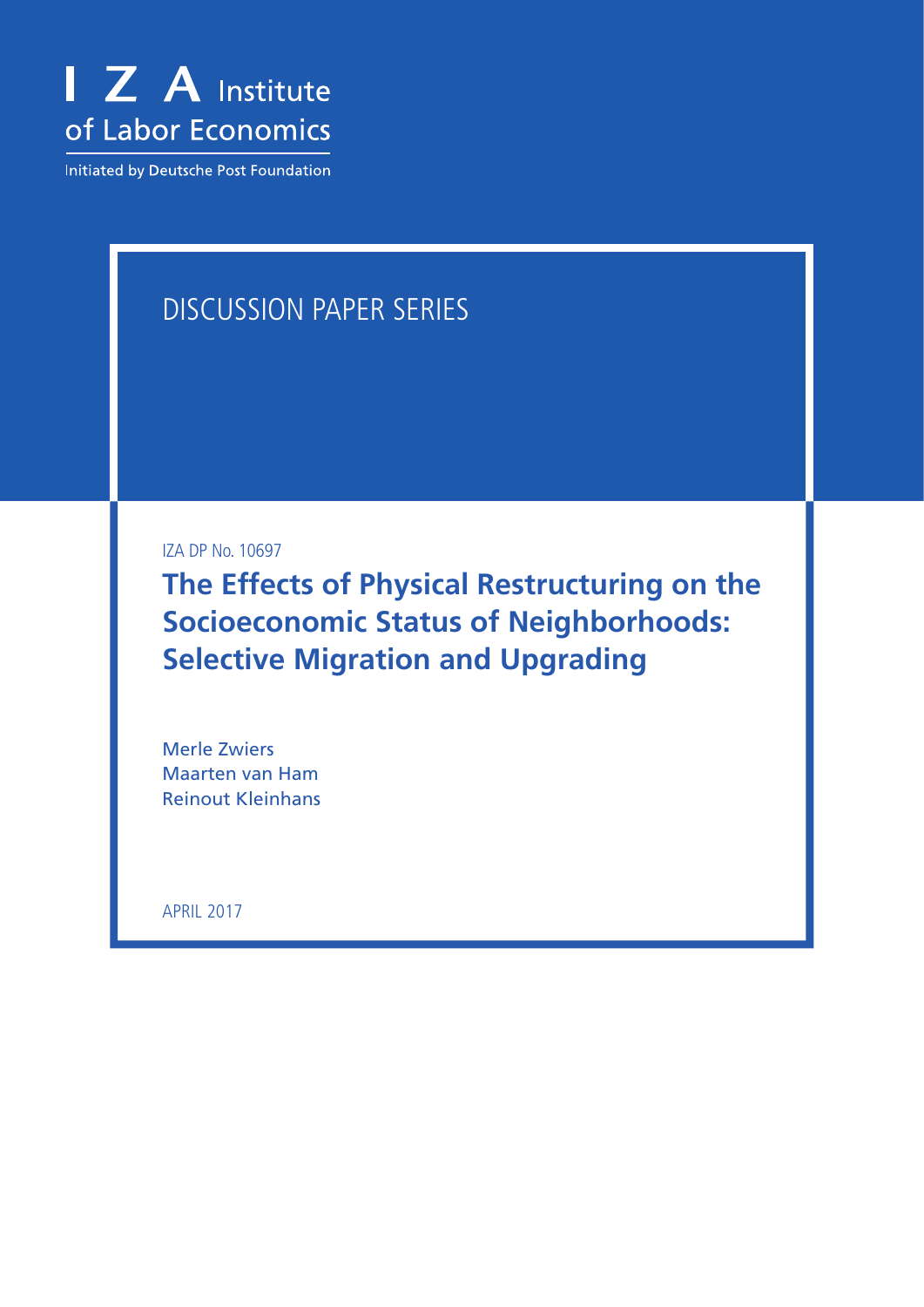

Initiated by Deutsche Post Foundation

### Discussion Paper Series

IZA DP No. 10697

**The Effects of Physical Restructuring on the Socioeconomic Status of Neighborhoods: Selective Migration and Upgrading**

**Merle Zwiers** *Delft University of Technology*

**Maarten van Ham** *Delft University of Technology and IZA* **Reinout Kleinhans** *Delft University of Technology*

april 2017

Any opinions expressed in this paper are those of the author(s) and not those of IZA. Research published in this series may include views on policy, but IZA takes no institutional policy positions. The IZA research network is committed to the IZA Guiding Principles of Research Integrity.

The IZA Institute of Labor Economics is an independent economic research institute that conducts research in labor economics and offers evidence-based policy advice on labor market issues. Supported by the Deutsche Post Foundation, IZA runs the world's largest network of economists, whose research aims to provide answers to the global labor market challenges of our time. Our key objective is to build bridges between academic research, policymakers and society.

IZA Discussion Papers often represent preliminary work and are circulated to encourage discussion. Citation of such a paper should account for its provisional character. A revised version may be available directly from the author.

**IZA – Institute of Labor Economics**

| Schaumburg-Lippe-Straße 5-9 | Phone: +49-228-3894-0       |             |
|-----------------------------|-----------------------------|-------------|
| 53113 Bonn, Germany         | Email: publications@iza.org | www.iza.org |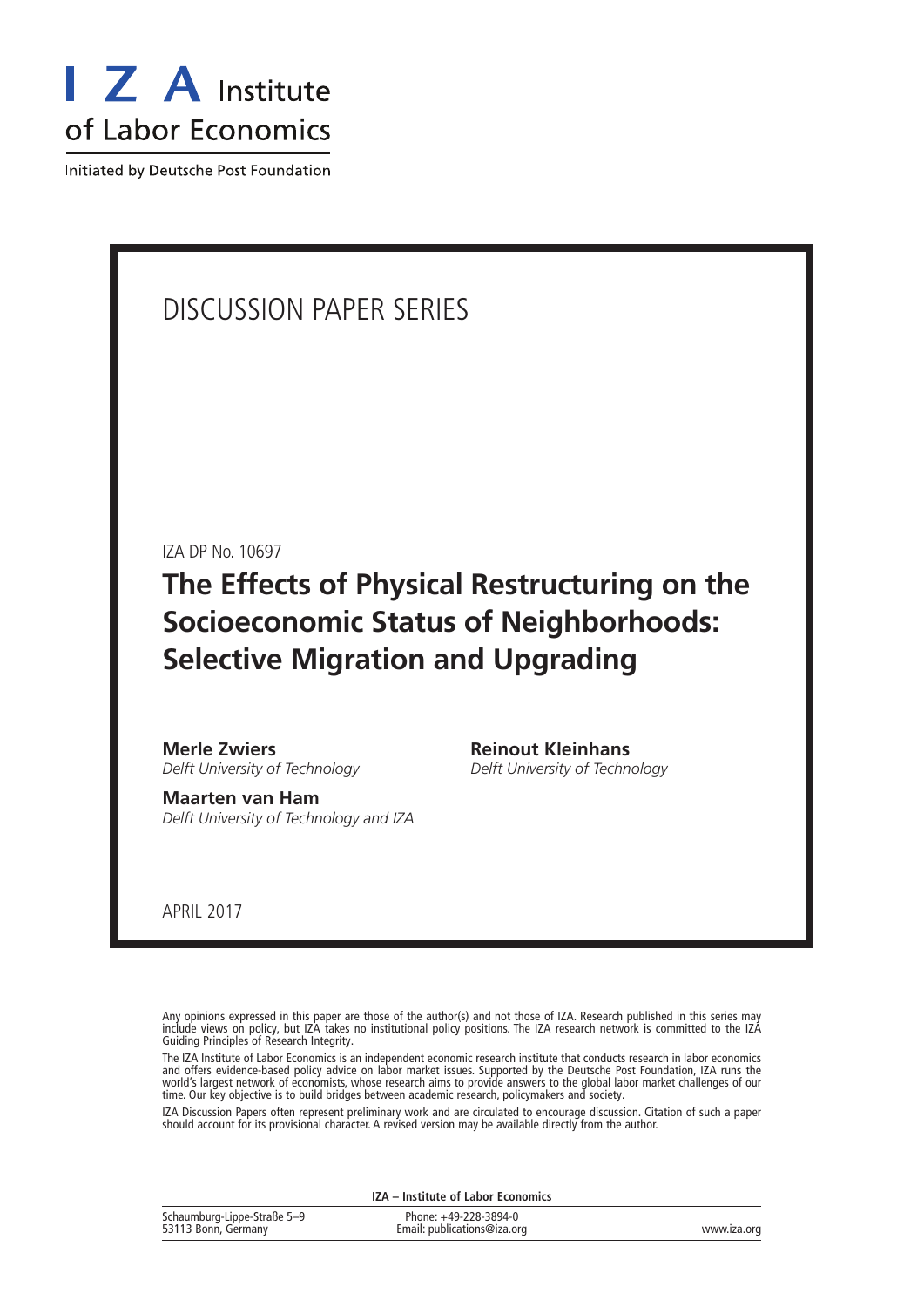### **ABSTRACT**

# **The Effects of Physical Restructuring on the Socioeconomic Status of Neighborhoods: Selective Migration and Upgrading**

In the last few decades, urban restructuring programs have been implemented in many Western European cities with the main goal of combating a variety of socioeconomic problems in deprived neighborhoods. The main instrument of restructuring has been housing diversification and tenure mixing. The demolition of low-quality (social) housing and the construction of owner-occupied or private-rented dwellings was expected to change the population composition of deprived neighbourhoods through the in-migration of middle and high income households. Many studies have been critical with regard to the success of such policies in actually upgrading neighborhoods. Using data from the 31 largest Dutch cities for the 1999 to 2013 period, this study contributes to the literature by investigating the effects of large-scale demolition and new construction on neighborhood income developments on a low spatial scale. We use propensity score matching to isolate the direct effects of policy by comparing restructured neighborhoods to a set of control neighborhoods with low demolition rates, but with similar socioeconomic characteristics. The results indicate that large-scale demolition leads to socioeconomic upgrading of deprived neighborhoods through the in-migration of middle and high income households. We find no evidence of spillover effects to nearby neighborhoods, suggesting that physical restructuring only has very local effects.

| JEL Classification: | O18, P25, R23                                                  |
|---------------------|----------------------------------------------------------------|
| Keywords:           | urban restructuring, neighborhood change, selective migration, |
|                     | demolition                                                     |

### **Corresponding author:**

Merle Zwiers OTB - Research for the Built Environment Faculty of Architecture and the Built Environment Delft University of Technology PO Box 5030 2600 GA Delft The Netherlands

E-mail: m.d.zwiers@tudelft.nl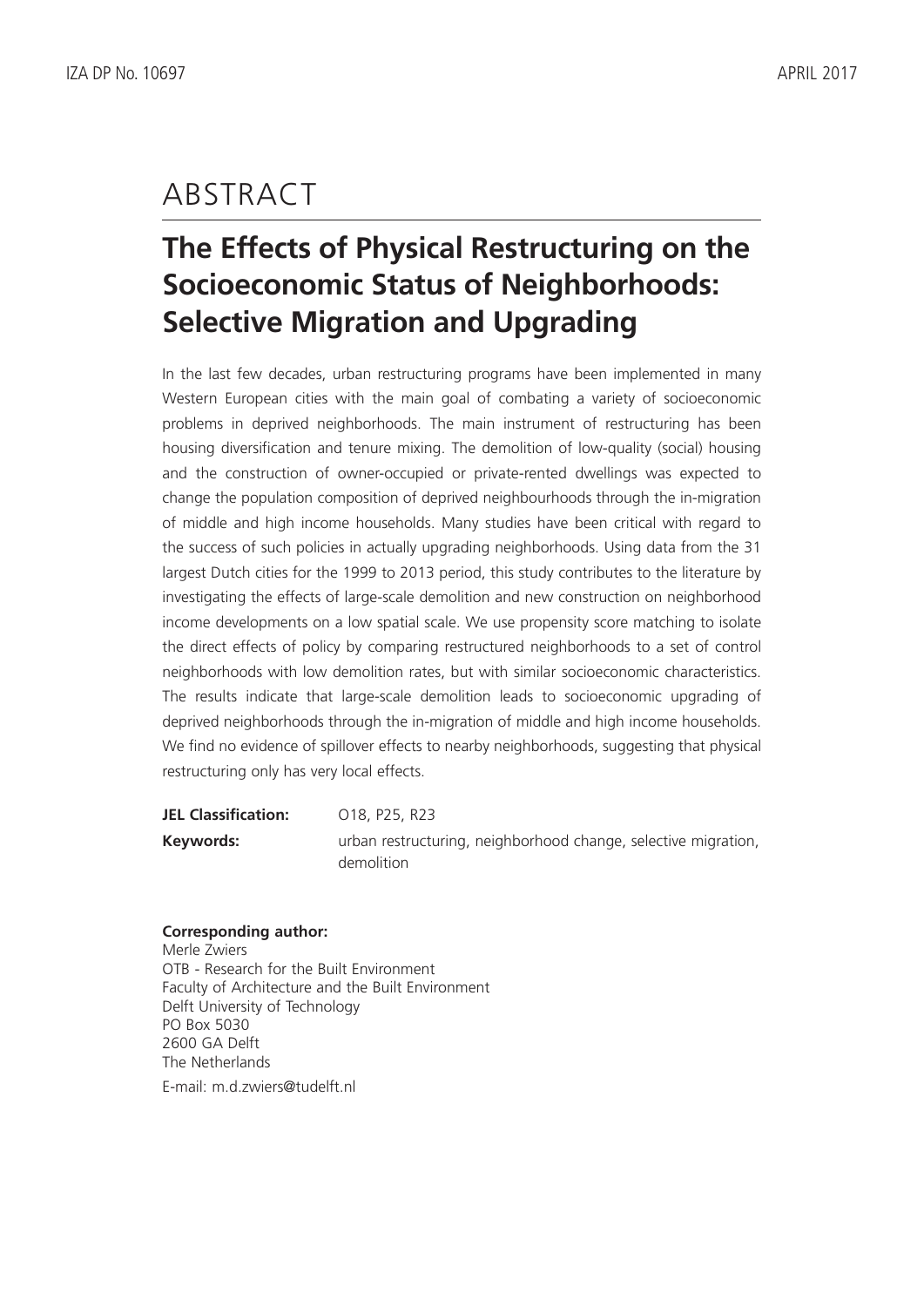#### **Introduction**

Many Western European governments have a long tradition of urban restructuring programs to regenerate deprived neighborhoods. In the Netherlands, many post-war neighborhoods, in particular, have experienced rapid processes of decline, evidenced by a combination of housing deterioration and socioeconomic problems such as high crime rates, high unemployment rates, and concentrations of poverty. In response, the Dutch government implemented urban restructuring programs that mainly focused on housing diversification in deprived areas that were dominated by social rented housing. Through the demolition of lowquality social housing and the construction of more expensive owner-occupied or privaterented dwellings, policy-makers aimed to create a socioeconomic mix of residents in these deprived neighborhoods. The in-migration of middle-class households in these neighborhoods was thought to lead to a process of socioeconomic upgrading (Kleinhans, 2004; VROM, 1997). The socioeconomic upgrading of these previously deprived neighborhoods was thought to have positive spill-over effects on nearby neighborhoods, by improving the housing market position, reputation, and attractiveness of the larger geographical area (cf. Deng, 2011; Ellen and Voicu, 2006).

Many studies have since been critical about the effectiveness of urban restructuring policies in actually achieving neighborhood change (e.g. Lawless, 2011; Permentier et al., 2013; Tunstall, 2016; Wilson, 2013). It has been argued that although urban restructuring has led to a physical upgrading of neighborhoods and a diversified population composition as a result of selective migration, it has failed to lead to significant changes in the socioeconomic status of neighborhoods (cf. Bailey and Livingston, 2008; Jivraj, 2008; Permentier et al., 2013; Tunstall, 2016; Wilson, 2013). One possible explanation for the lack of neighborhood change is that, in some cases, the original residents moved back into the restructured neighborhood (Kleinhans and Van Ham, 2013). Another explanation is that the size and scope of restructuring differed between neighborhoods. In many cases, only parts of neighborhoods were targeted for restructuring which meant that the rest of the neighborhood remained largely unchanged (cf. Dol and Kleinhans, 2012). Both explanations imply that the extent of in-migration of higher income groups has been too limited to stimulate neighborhood upgrading. In addition, many studies analyzing the effects of physical restructuring have focused on relatively large administrative areas, which means that the effects have to be large to change the trajectory of the entire neighborhood. A fourth explanation for the lack of neighborhood change is often overlooked in the current literature; research has shown that neighborhoods are rather slothful, which means that significant changes take time to have effect (Meen et al., 2013; Tunstall, 2016; Zwiers et al., 2016a; Zwiers et al., 2016b). Prior studies on urban restructuring have been limited by a relatively short-time perspective, ranging from one to six years (e.g. Lawless, 2011; Permentier et al., 2013; Wittebrood and van Dijk, 2007), while it is possible that the effects of physical restructuring will only be visible over a much longer period of time.

The present study therefore analyzes to what extent large-scale demolition and new construction leads to neighborhood upgrading and to what extent this physical restructuring of deprived neighborhoods has stimulated processes of selective migration on a low spatial scale over a 14-year period. Our contribution to the literature is fourfold: (1) we analyze neighborhood change on a relatively low spatial scale, i.e. 500 by 500 meter grids, which allows us to better capture the effects of very localized demolition and new construction; (2) our long-term perspective provides insight in the effects of selective migration over and beyond the course of the restructuring programs and the extent to which restructured neighborhoods have been successful in maintaining and attracting middle and higher income groups over time; (3) we use propensity score matching to compare neighborhoods that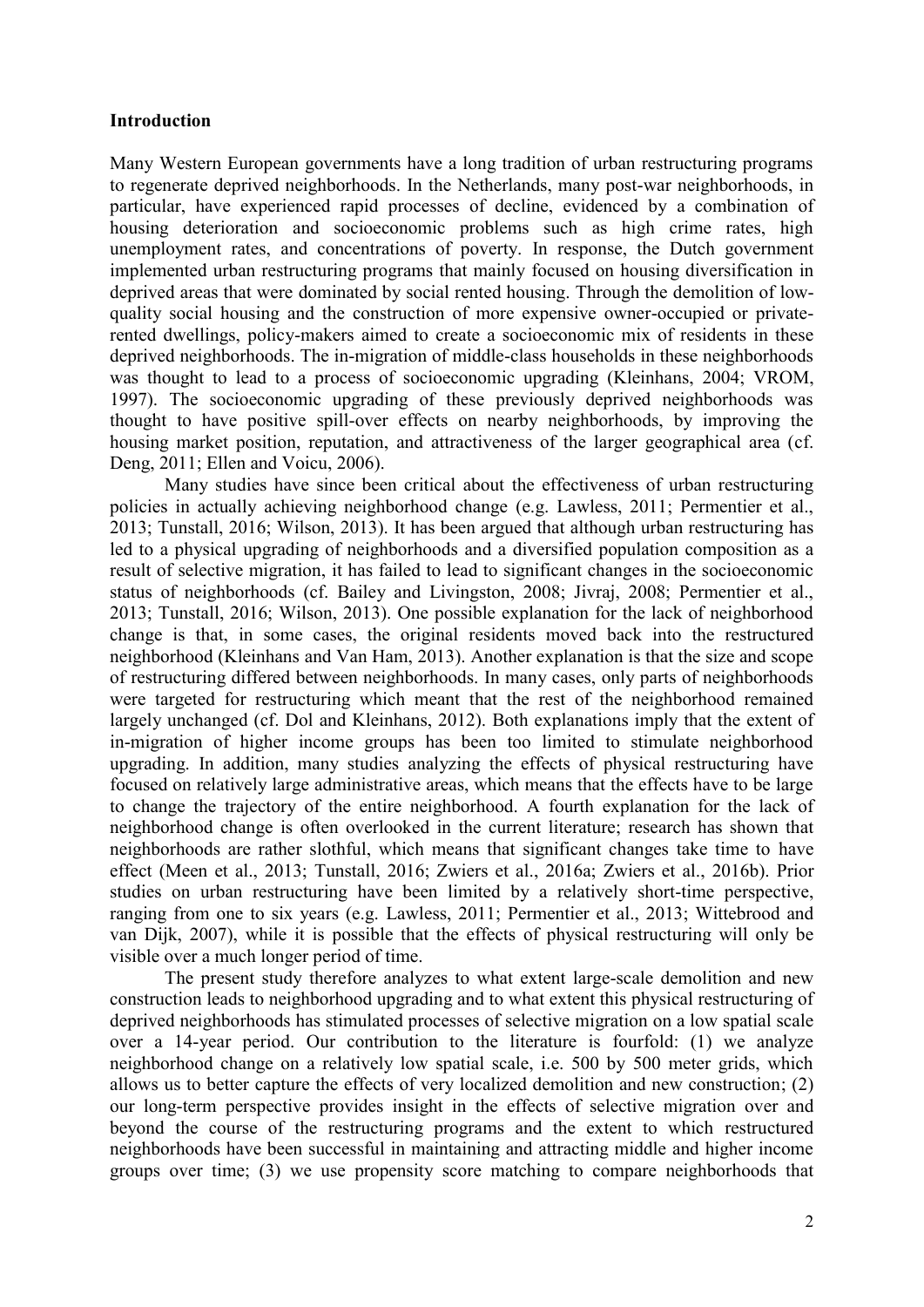experienced physical restructuring to neighborhoods with similar socioeconomic characteristics that did not, allowing us to better capture the causal effect of physical restructuring on neighborhood change; (4) we analyze to what extent physical restructuring has had positive spillover effects on nearby neighborhoods.

#### **Physical restructuring and selective migration**

Neighborhoods are very dynamic in their population composition as a result of residential mobility and demographic events, however, neighborhood status tends to be relatively stable over time (Tunstall, 2016; Zwiers et al., 2016a; Zwiers et al., 2016b). This can be explained by the fact the housing stock tends to remain unchanged after initial construction (e.g. Meen et al., 2013; Nygaard and Meen, 2013; Zwiers et al., 2016a). Next to less frequent cases of gentrification or decline, this spatial lock-in implies that processes of residential mobility often do not lead to neighborhood change, as households with similar socioeconomic characteristics move in and out of these neighborhoods, thereby maintaining the status quo over longer periods of time (Meen et al., 2013; Zwiers et al., 2016a). Physical restructuring has however the potential to induce neighborhood change by fundamentally changing the housing stock and stimulating selective migration (Meen et al., 2013).

Over the past few decades, many Western European governments have indeed used physical restructuring as a tool to combat processes of decline in deprived neighborhoods. Although urban restructuring often consisted of both people-based and place-based programs, most restructuring policies were strongly focused on the housing stock and aimed to create a social mix in deprived neighborhoods through housing diversification (Kleinhans, 2004). Housing diversification was achieved through the demolition, upgrading or sales of lowquality social rented or council housing and the construction of new upmarket owneroccupied or private-rented housing in order to attract a more affluent, middle-class population. The inflow of higher income groups as a result of these tenure changes was expected to lead to the socioeconomic upgrading of these deprived neighborhoods (Kleinhans, 2004; VROM, 1997).

However, studies evaluating area-based urban policies have been critical about the effectiveness of restructuring in generating processes of neighborhood upgrading through selective migration (e.g. Lawless, 2011; Permentier et al., 2013; Tunstall, 2016; Wilson, 2013). While some studies have found small positive effects in terms of selective migration as a result of restructuring (Bailey and Livingston, 2008; Jivraj, 2008; Permentier et al., 2013; Wittebrood and Van Dijk, 2007), others have found that selective migration can lead to increasing concentrations of poverty in restructured neighborhoods (cf. Andersson and Brama, 2004; Jivraj, 2008) or elsewhere (Andersson, 2006; Andersson et al., 2010; Posthumus et al., 2013).

In the current literature, it is thus unclear to what extent physical restructuring affects selective migration and how this contributes to positive neighborhood change. Researchers have argued that the effectiveness of physical restructuring in generating neighborhood change depends on the size and scope of these policies (Jivraj, 2008; Nygaard and Meen, 2013; Tunstall, 2016). Major demolition and new construction is necessary to change the trajectory of a neighborhood (Bolt et al., 2008; Nygaard and Meen, 2013; Tunstall, 2016). In many cases, only parts of neighborhoods were targeted for restructuring, which means that the rest of the neighborhood remained unchanged (cf. Dol and Kleinhans, 2012). This could lead to a (temporary) in-flow of higher income groups in the newly constructed part of the neighborhood, however, this might not be enough to stimulate the upgrading of the entire neighborhood. At the same time, many residents from demolished dwellings have moved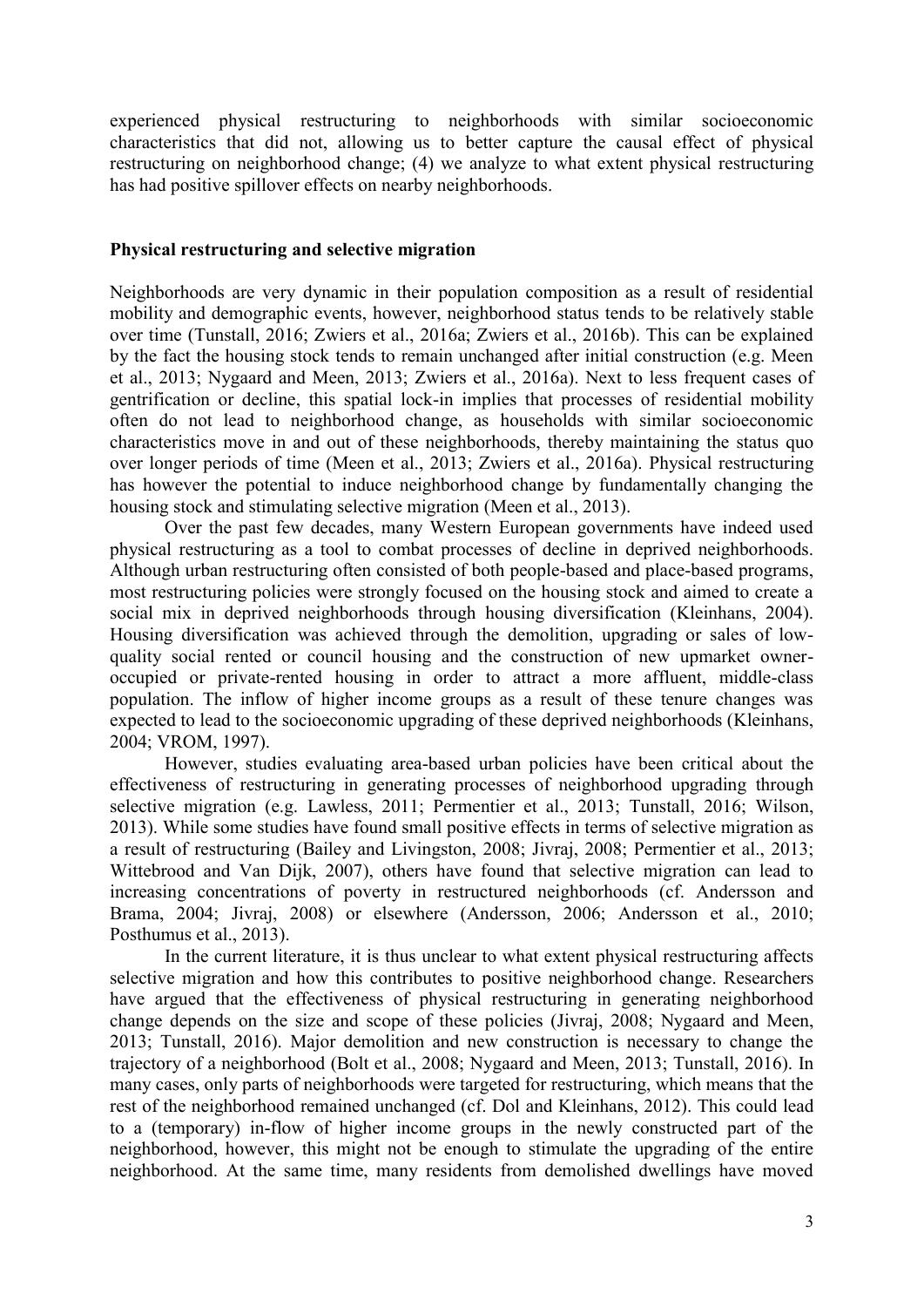within the restructured neighborhood, thereby impeding neighborhood change (Kleinhans and Varady, 2011; Kleinhans and Van Ham, 2013; Posthumus et al., 2013). When a large proportion of the low-income residents moves within the restructured neighborhood, a greater share of middle and higher income groups moving into the restructured neighborhood is needed to generate neighborhood change. Moreover, the effects of physical restructuring might only be visible over a longer period of time as neighborhood change takes long to take effect (Tunstall, 2016; Zwiers et al., 2016a). The effectiveness of restructuring depends on the ability of restructured neighborhoods to maintain and attract middle and higher income groups over time. As renovated or newly constructed dwellings age over time, continuous investments are necessary to maintain a certain housing quality (Weber et al., 2006). If unsuccessful, positive effects might be visible at first, however over time, new processes of decline might become apparent leading to the out-migration of middle- and high-income households (Musterd and Ostendorf, 2005).

The question remains to what extent physical restructuring has effects outside those areas which were directly targeted for demolition and new construction. First of all, several researchers have been concerned with processes of displacement. As the share of affordable housing is reduced in restructured neighborhoods this forces low-income households to find affordable housing elsewhere (Atkinson, 2002; Posthumus et al., 2013). This process of displacement might lead to increasing concentrations of poverty in other deprived neighborhoods (Bolt and Van Kempen, 2010; Posthumus et al., 2013). Second of all, US studies have found evidence for positive spillover effects of physical restructuring. Changes to the housing stock in deprived neighborhoods might improve the reputation and attractiveness of the entire area, leading to positive spillover effects on house prices in nearby neighborhoods (Deng, 2011; Ellen and Voicu, 2006).

The present study explores three hypotheses. First, it can be assumed that neighborhoods that have experienced large-scale demolition and new construction, resulting in a substantially different housing stock, have seen more positive change in the average neighborhood income over time than control neighborhoods with similar socioeconomic characteristics that have experienced little physical restructuring. Second, we expect that this process of neighborhood upgrading in restructured neighborhoods can be explained by the gradual out-migration of low-income households and the in-migration of middle- and highincome households. Third, it could be hypothesized that neighboring areas experience positive spillover effects as a result of the upgrading of restructured neighborhoods. Improvements to the housing stock are likely to improve an area's reputation and lead to rising house prices. We thus might also expect an increased inflow of higher income households in neighborhoods surrounding restructured neighborhoods.

#### **Data and methods**

This study used longitudinal register data from the System of social Statistical Datasets (SSD) from Statistics Netherlands. We have data on the full Dutch population from 1999 to 2013. Neighborhoods are operationalized using 500 by 500 meter grids. These grids consist of approximately 500 residents on average. To analyze neighborhood change over time, we focused on the yearly average household income adjusted for inflation in a neighborhood. To ensure the comparability of household incomes across different household types, an equivalence factor was used. We have divided household income by the square root of household size. Conceptually, this means that a four-person household has twice the needs of a single-person household (OECD, 2013).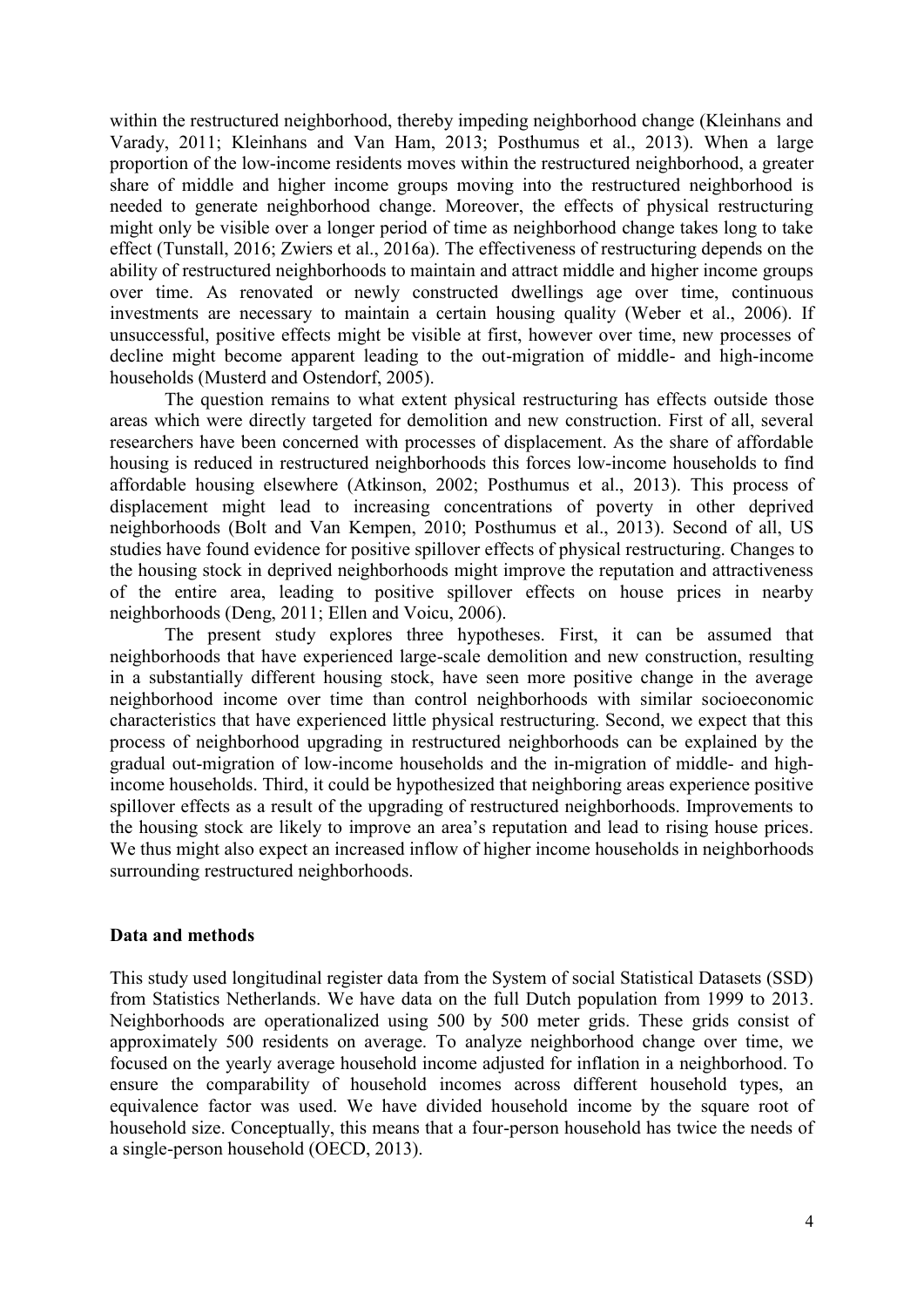We focus on neighborhoods that have experienced substantial restructuring, as we know that major restructuring is necessary to generate neighborhood change (Bolt et al., 2008; Nygaard and Meen, 2013; Tunstall, 2016). We specifically focus on the total number of demolished dwellings as demolition has been the main tool of urban restructuring in the Netherlands (Kleinhans, 2004). Our measure of demolition includes demolition, renovation and new construction. We have selected neighborhoods that have experienced more than one standard deviation above the average total number of mutated dwellings between 1999 to 2013. This has resulted in a total of 393 neighborhoods. To test for spillover effects, we have used queen criteria to identify adjacent neighborhoods, selecting all neighborhoods that share a boundary with the restructured neighborhoods. We have identified a total of 921 adjacent neighborhoods. Propensity score matching was used to identify control neighborhoods. Propensity score matching is used to create matched sets of treated and untreated subjects with similar propensity scores (Rosenbaum and Rubin, 1983). The propensity score is the probability of treatment conditional on a number of observed baseline characteristics (Austin, 2011). This study used the average equivalized household income in 1999, the share of unemployed individuals in 1999, the number of households in 1999 and the share of rented dwellings in 1999 as baseline covariates. Unemployment was defined as receiving unemployment or social assistance for a full year or longer. As we are unable to distinguish between social rented housing and private rented housing in the data, the share of rented dwellings included both, although the majority of rented housing in the Netherlands is social housing (Statistics Netherlands, 2014).

Control neighborhoods were constrained to have experienced below average physical mutations between 1999 to 2013, with the main goal of isolating the effects of physical restructuring on neighborhood change. We have used nearest neighbor matching with replacement, which means that restructured neighborhoods were matched with control neighborhoods with the closest propensity score (Rosenbaum and Rubin, 1985). Matching with replacement implies that each control neighborhood can be used as a match more than once, which is particularly useful for the present study as there are only a limited number of neighborhoods that could function as a suitable control group (Wittebrood and Van Dijk, 2007). We have identified 142 control neighborhoods. For comparability, these neighborhoods were selected from the 31 largest cities within the Netherlands. Control neighborhoods were not allowed to neighbor restructured neighborhoods. Neighborhoods with fewer than 10 residents have been excluded from the analyses.

To reduce selection bias it is important that the covariates are balanced between the treated and untreated subjects. We found no significant mean differences between the control neighborhoods and the restructured neighborhoods in the average household income in 1999, the share of unemployed individuals in 1999 and the share of rented dwellings in 1999 (results not shown). There was a significant mean difference in the number of households in 1999. Inspecting the distribution of the explanatory variables with quintiles of the propensity scores proved that the baseline covariates were balanced between the restructured and control neighborhoods (cf. Austin, 2009). The only exception here is the number of households in 1999, where we find a discrepancy in the number of households between the restructured and control neighborhoods, especially in the fourth and fifth propensity score quintile. However, excluding this variable from the propensity score model leads to severe imbalances in the other covariates (results not shown). We therefore keep the number of households in 1999 as a baseline covariate in the propensity model.

The number of households in 1999 was associated with both our neighborhood groups and our outcome variable. As mentioned above, the number of households in 1999 was imbalanced between groups. The number of households measures the density in a neighborhood, but can also be understood as a measure of the potential for change: higher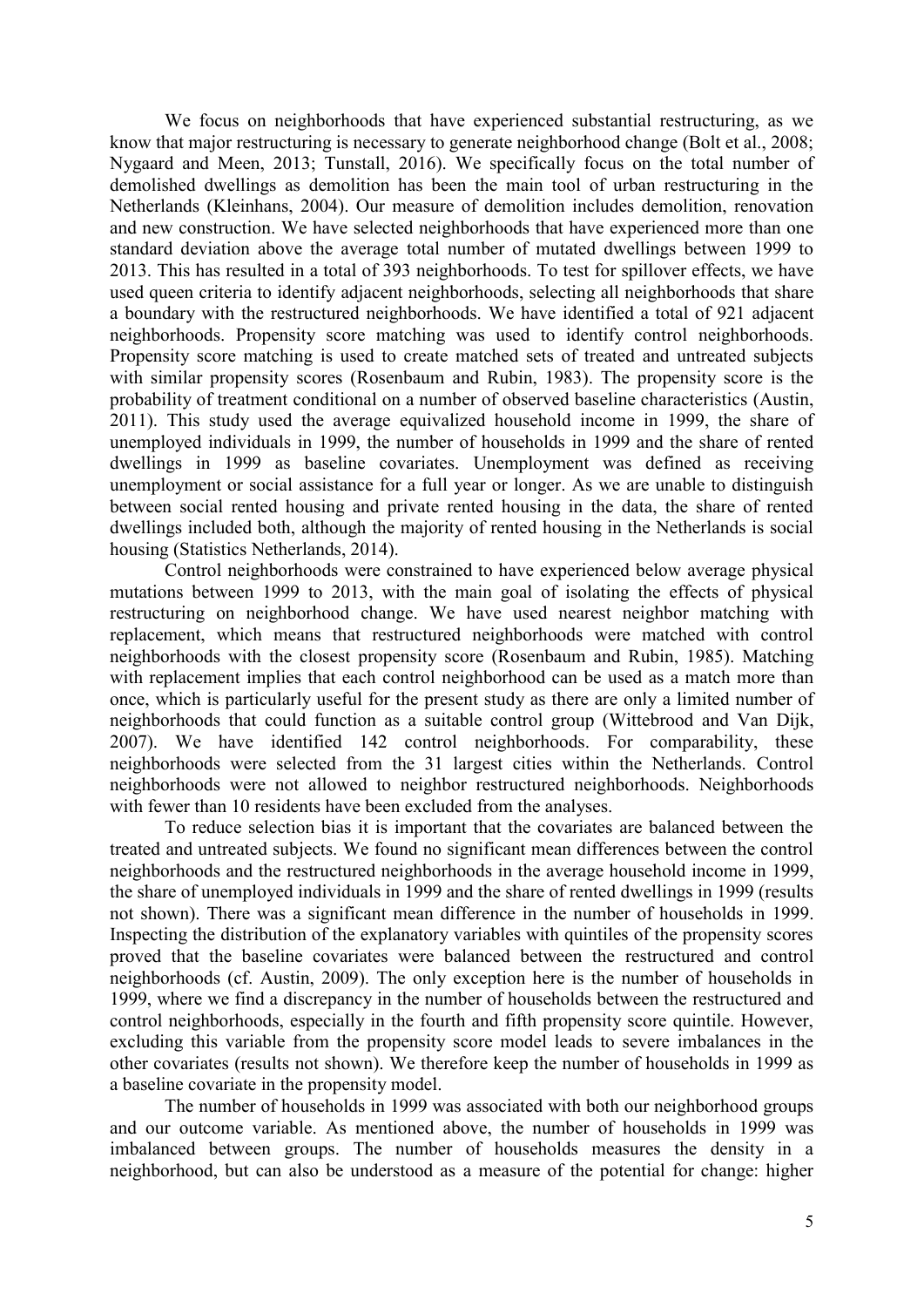density is generally associated with less change over time. As such, this confounding variable distorted the relationship between our neighborhood groups and the change in the average neighborhood income. The inclusion of the number of households as a control variable substantially changed the regression coefficients as the differences between neighborhood groups became larger and statistically significant (results not shown). We have therefore examined the distribution at different levels of the number of households in 1999. We have created five strata based on quintiles of the number of households in 1999, which are presented in Table 1.

| 110a901101a9 111 1777 |                                            |                |                |                  |                  |  |
|-----------------------|--------------------------------------------|----------------|----------------|------------------|------------------|--|
|                       | <b>Stratum 1</b><br>Stratum 2<br>Stratum 3 |                | Stratum 4      | Stratum 5        |                  |  |
| % Restructured        | 0.25                                       | 0.76           | 8.14           | 18.32            | 72.52            |  |
| neighborhoods         |                                            |                |                |                  |                  |  |
| % Control             | 8.45                                       | 9.15           | 11.27          | 24.65            | 46.48            |  |
| neighborhoods         |                                            |                |                |                  |                  |  |
| % Adjacent            | 6.19                                       | 13.36          | 17.59          | 26.28            | 36.59            |  |
| neighborhoods         |                                            |                |                |                  |                  |  |
| % All other           | 25.92                                      | 23.69          | 22.08          | 18.50            | 9.80             |  |
| neighborhoods         |                                            |                |                |                  |                  |  |
| Average number of     | 23.84 (10.38)                              | 113.69 (44.95) | 327.49 (75.98) | 614.32 (96.91)   | 1308.76 (565.12) |  |
| households 1999       |                                            |                |                |                  |                  |  |
| Average change in     | 3503.82                                    | 2862.44        | 1588.94        | 888.88 (2362.96) | 917.36 (2564.42) |  |
| equivalized           | (8621.51)                                  | (5693.33)      | (3092.66)      |                  |                  |  |
| neighborhood          |                                            |                |                |                  |                  |  |
| income (corrected     |                                            |                |                |                  |                  |  |
| for inflation)        |                                            |                |                |                  |                  |  |
| N                     | 1083                                       | 1065           | 1073           | 1072             | 1071             |  |

**Table 1.** Descriptive statistics of the five strata based on quintiles of the number of households in 1999

Note: Standard deviations in parentheses.

The majority of restructured neighborhoods fall into the fifth stratum (72.52%), while the share of control neighborhoods (46.48%) and adjacent neighborhoods (36.59%) is much lower. The share of all other neighborhoods that fall into the fifth stratum is disproportionally lower; 9.80%. In addition, the change in the average neighborhood income also differs between strata, which illustrates the confounding effect of the number of households on the relationship between the neighborhood groups and change in the average neighborhood income. As a result, the relationship between the neighborhood groups and change in the average neighborhood income is distorted. We therefore conducted a stratified analysis of five OLS regression models with robust standard errors to explain changes in the average neighborhood income over time. There was some multicollinearity between the neighborhood groups in models for the first and second strata because of the small group size of the restructured neighborhoods and the control neighborhoods. For these models, these two groups have therefore been combined into one group. The residuals showed some deviations from normality. There was however no clear indication of heteroscedasticity and the results from the regression with OLS standard errors did not differ substantially from the results from the regression with robust standard errors. However, the OLS standard errors of the most important predictors were larger than the robust standard errors in the fourth and fifth strata, which suggests that the OLS standard errors were biased upward. As such, we decided to report the results from the OLS regression with robust standard errors.

To analyze patterns of selective migration, we focus on the net migration rates of different income groups. Based on the national household income distribution, we have created three income categories: low-income groups (the lowest 40%), middle-income groups (the middle 30%), and high-income groups (the top 30%) (see also Hochstenbach and Van Gent, 2015). In this study, migration is defined as the move out of a grid into a different grid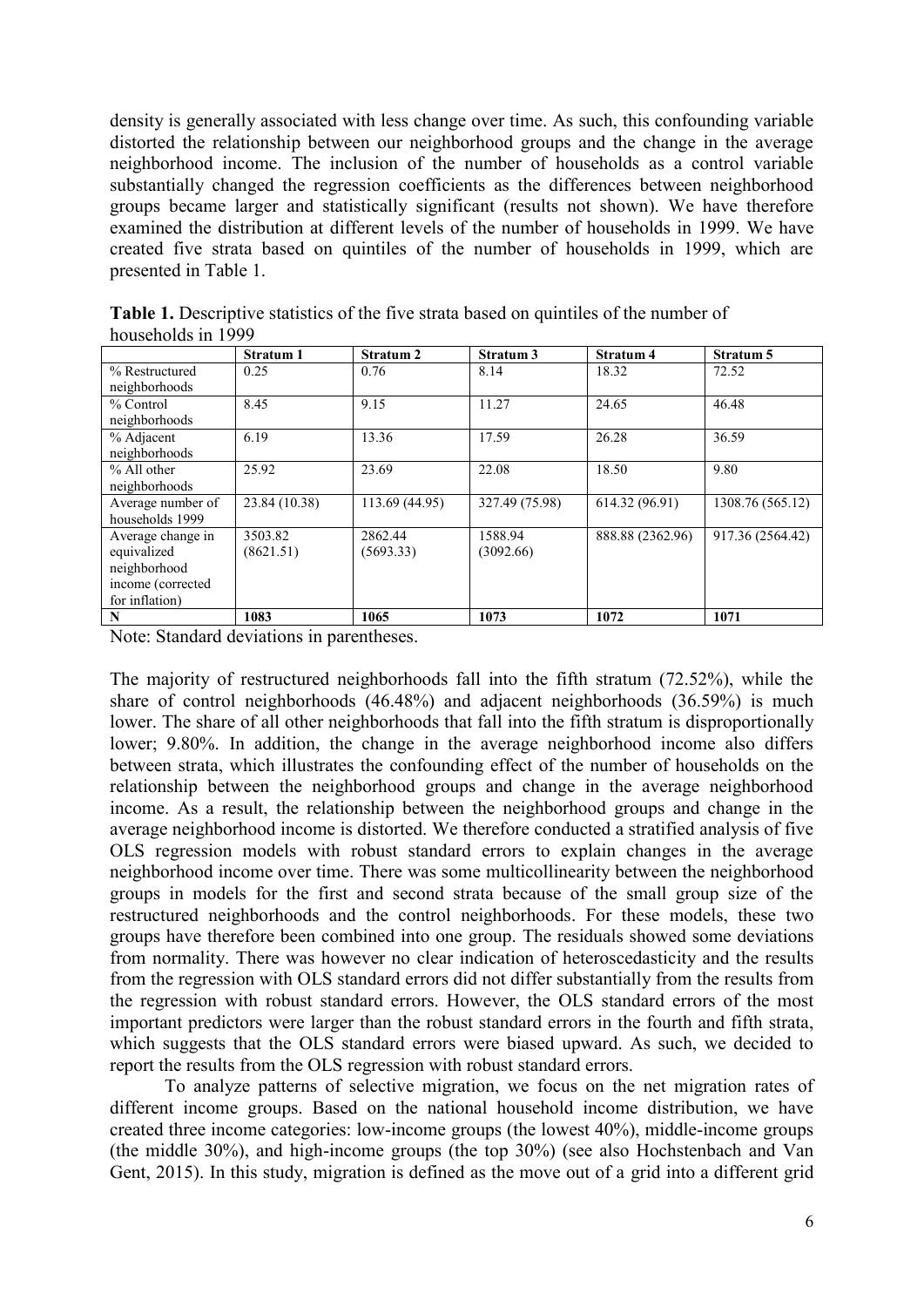(so moves within grids are ignored). We compare the population composition at the beginning of each year (January lst) to the population composition at the beginning of the following year. This implies that multiple moves within a year are ignored. Net migration rates are compared between restructured neighborhoods, adjacent neighborhoods, control neighborhoods, and the rest of the neighborhoods in the 31 largest Dutch cities.

#### **Results**

Table 2 presents the descriptive statistics of the restructured neighborhoods, the adjacent neighborhoods, the control neighborhoods, and the rest of the Netherlands.

|                                                                                                                         |                             | <b>There Example 18</b> Sumbles of the university heighborhood groups, 1999 <b>2</b> 019. |                           |                       |
|-------------------------------------------------------------------------------------------------------------------------|-----------------------------|-------------------------------------------------------------------------------------------|---------------------------|-----------------------|
|                                                                                                                         | All other<br>neighborhoods  | <b>Restructured</b><br>neighborhoods                                                      | Adjacent<br>neighborhoods | Control neighborhoods |
| Average neighborhood<br>household income 1999                                                                           | 33586.79 (10635.23)         | 22210.04 (3218.76)                                                                        | 26643.43 (6995.28)        | 22513.82 (5986.92)    |
| Average neighborhood<br>household income<br>(equivalized) 1999                                                          | 22535.27 (6693.20)          | 16735.07 (2498.67)                                                                        | 19456.64 (4322.46)        | 16396.21 (4215.16)    |
| Average % unemployed<br>1999                                                                                            | 5.90(6.25)                  | 16.05(6.68)                                                                               | 10.65(7.82)               | 16.55(17.55)          |
| Average % rented<br>dwellings 1999                                                                                      | 41.60 $(27.19)^d$           | 80.55 (15.96)                                                                             | $64.86 (24.94)^a$         | 79.16(19.15)          |
| Average number of<br>households 1999                                                                                    | 325.83 (356.73)             | 1312.72 (808.77)                                                                          | 715.81 (561.74)           | 774.75 (502.19)       |
| Average neighborhood<br>household income 2013                                                                           | 51059.92 (18429.70)         | 35125.92 (7655.25)                                                                        | 40067.19 (14123.84)       | 34129.84 (17060.72)   |
| Average neighborhood<br>household income<br>(equivalized) 2013                                                          | 34486.66 (11068.17)         | 26127.70 (5657.34)                                                                        | 29282.52 (9154.23)        | 25350.69 (13173.47)   |
| Average neighborhood<br>household income<br>(equivalized), adjusted for<br>inflation 2013                               | 24742.40 (7910.57)          | 18319.01 (3799.37)                                                                        | 20672.64 (6365.70)        | 17209.25 (5702.81)    |
| Average % unemployed<br>2013                                                                                            | 4.42(4.53)                  | 9.82(4.95)                                                                                | 7.77(5.61)                | 10.68(6.60)           |
| Average % rented<br>dwellings 2013                                                                                      | $40.\overline{12(23.13)^e}$ | 67.93 (14.39)                                                                             | $59.51(21.27)^{b}$        | 69.27 $(19.05)^c$     |
| Average number of<br>households 2013                                                                                    | 355.99 (377.18)             | 1293.67 (825.01)                                                                          | 780.30 (594.96)           | 801.38 (522.61)       |
| Average demolished<br>dwellings 1999-2013                                                                               | 7.01 (16.59)                | 291.91 (190.28)                                                                           | 25.69 (33.41)             | 5.51(7.80)            |
| Average difference in<br>neighborhood equivalized<br>household income 1999-<br>2013 (adjusted for<br><i>inflation</i> ) | 2207.13 (5593.12)           | 1583.94 (2576.90)                                                                         | 1216.00 (3972.30)         | 813.04 (5219.22)      |
| N                                                                                                                       | 3908                        | 393                                                                                       | 921                       | 142                   |

**Table 2.** Descriptive statistics of the different neighborhood groups, 1999-2013.

Note: Standard deviations in parentheses. Grids with less than 10 households have been excluded from the analyses.

 $\rm{^{a}N} = 918$  b  $\rm{N} = 920$  c  $\rm{N} = 140$  d  $\rm{N} = 3802$  c  $\rm{N} = 3869$ 

The average equivalized neighborhood household income in the restructured neighborhoods was 16,735 euros in 1999. The average equivalized neighborhood household income was higher in the adjacent neighborhoods, 19,456 euros, and slightly lower in the control neighborhoods, 16,541 euros. The average equivalized neighborhood household income was much higher in the rest of the Netherlands, 22,535. The average share of unemployed individuals was 16.05% in the restructured neighborhoods, compared to 10.65% in adjacent neighborhoods and 16.11% in the control neighborhoods. These shares are far above the average share of unemployed individuals in the rest of the rest of the country; 5.90%. These descriptive figures indicate that neighborhoods that have experience large-scale demolition and new construction were among the most disadvantaged neighborhoods of the country. The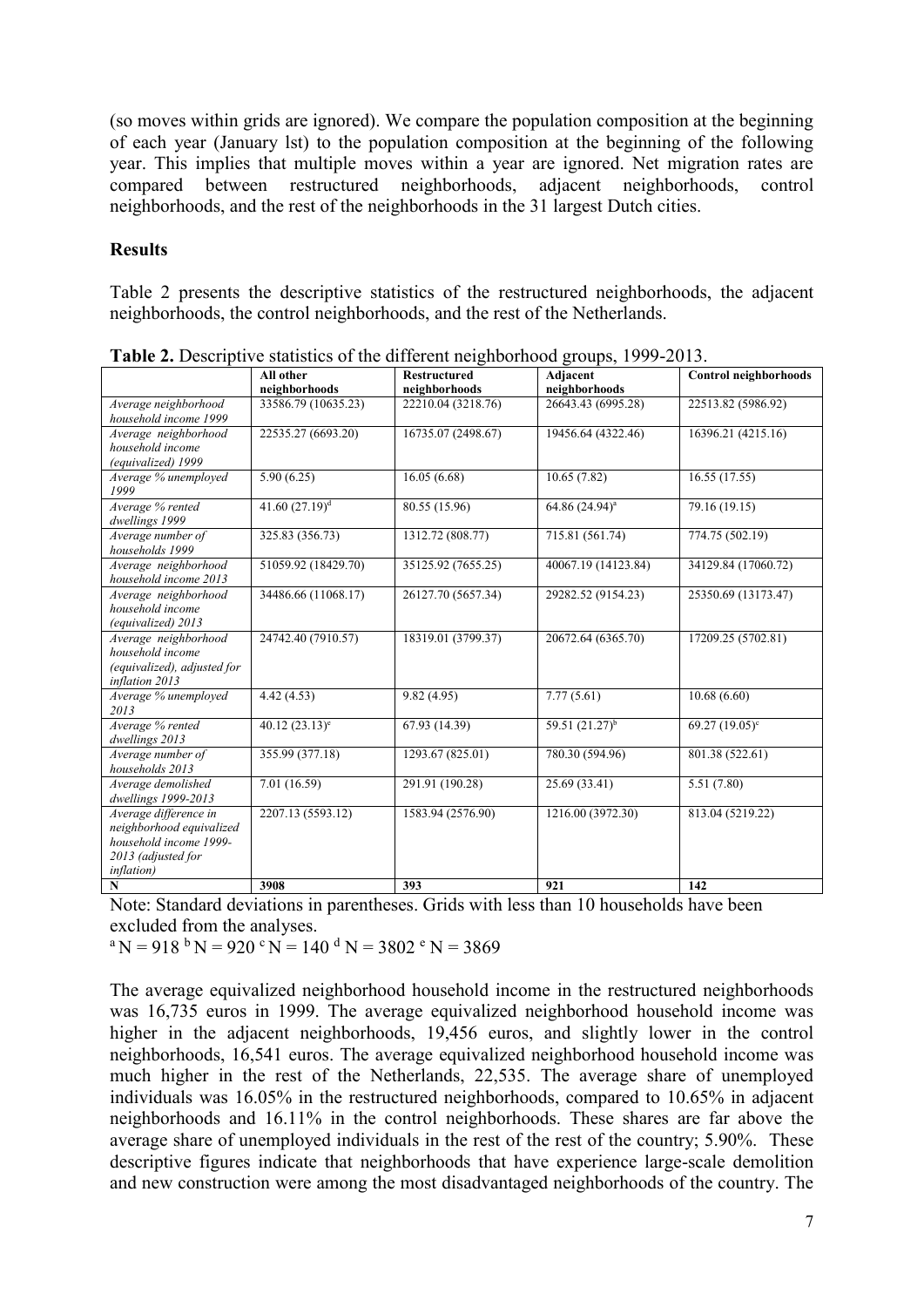average share of rented dwellings in 1999 was 80.55% in the restructured neighborhoods, which was similar to the average share of rented dwellings in the control neighborhoods, 79.16%. The average share of rented dwellings in the rest of the country was almost half of that in the restructured neighborhoods: 41.60%. The average share of rented dwellings in the adjacent neighborhoods was 64.86%. The restructured neighborhoods were highly populated areas: the average number of households in 1999 was 1,312.72, compared to 774.75 in the control neighborhoods, 715.81 in the adjacent neighborhoods, and 325.83 in the rest of the country.

In 2013, the average equivalized neighborhood household income adjusted for inflation increased to 18,319 euros in the restructured neighborhoods. This means that, after adjusting for differences in household size and inflation, the average neighborhood income has increased with 1,583 euros. This increase is more than twice that of the increase in the control neighborhoods: the 2013 average neighborhood household income increased to 17,209, reflecting an average increase of 813 euros. The average neighborhood household income in the adjacent neighborhoods increased with 1,216 euros to 20,672. All other neighborhoods in the Netherlands experienced an average increase of 2,207 euros leading to an average neighborhood household income of 24,742. The average share of unemployed individuals dropped in all areas. The average unemployment rate declined to 9.82% in the restructured neighborhoods, compared to 10.68% in the control neighborhoods, 7.77% in the adjacent neighborhoods, and 4.42% in the rest of the country. The average number of households remained relatively stable in all grids: in 2013, the average number of households was 1293.67 in the restructured neighborhoods, 801.38 in the control neighborhoods, 780.30 in the adjacent neighborhoods, and 355.99 in the rest of the Netherlands.

The average number of demolished dwellings between 1999 and 2013 was 291.91 in the restructured neighborhoods and the average share of rented dwellings decreased to 67.93% in 2013, reflecting an average reduction of almost 15%. The average number of demolished dwellings in the control neighborhoods was much lower: 5.51. However, the average share of rented dwellings also decreased substantially in these neighborhoods: from 79.16% to 69.27%. The average number of demolished dwellings was 25.69 in adjacent neighborhoods and the average share of rented dwellings decreased to 25.69%. The average number of demolished dwellings was 7.01 in the rest of the Netherlands, and these neighborhoods have also experienced a small decrease in the average share of rented dwellings: from 41.60% in 1999 to 40.12% in 2013. While the decrease in the share of rented dwellings in the restructured neighborhoods can most likely be ascribed to physical restructuring, the decrease in the share of rented dwellings in the other neighborhoods can be the result of other factors. As the Dutch policy of urban restructuring went hand-in-hand with the liberalization of the housing market, homeownership was increasingly stimulated and many rented dwellings were sold off to owner occupiers (Uitermark and Bosker, 2013).

Table 3 presents the results from the stratified OLS regression on neighborhood income change. The results from the first stratum show no significant results between the restructured and control neighborhoods (reference group) and the adjacent neighborhoods (b  $=$  3907.07, p > 0.001), and all other neighborhoods in the Netherlands (b = 6032.55, p > 0.001). This suggest that in low density areas, the change in the average neighborhood income is similar in all neighborhoods. The average equivalized neighborhood income in 1999 was included as a baseline covariate to control for floor and ceiling effects. A high average equivalized neighborhood income in 1999 has a negative effect on the change in the average neighborhood income ( $b = -0.43$ ,  $p < 0.001$ ). This might be explained by the fact that higher income neighborhoods are generally characterized by neighborhood stability over time (Solari, 2012).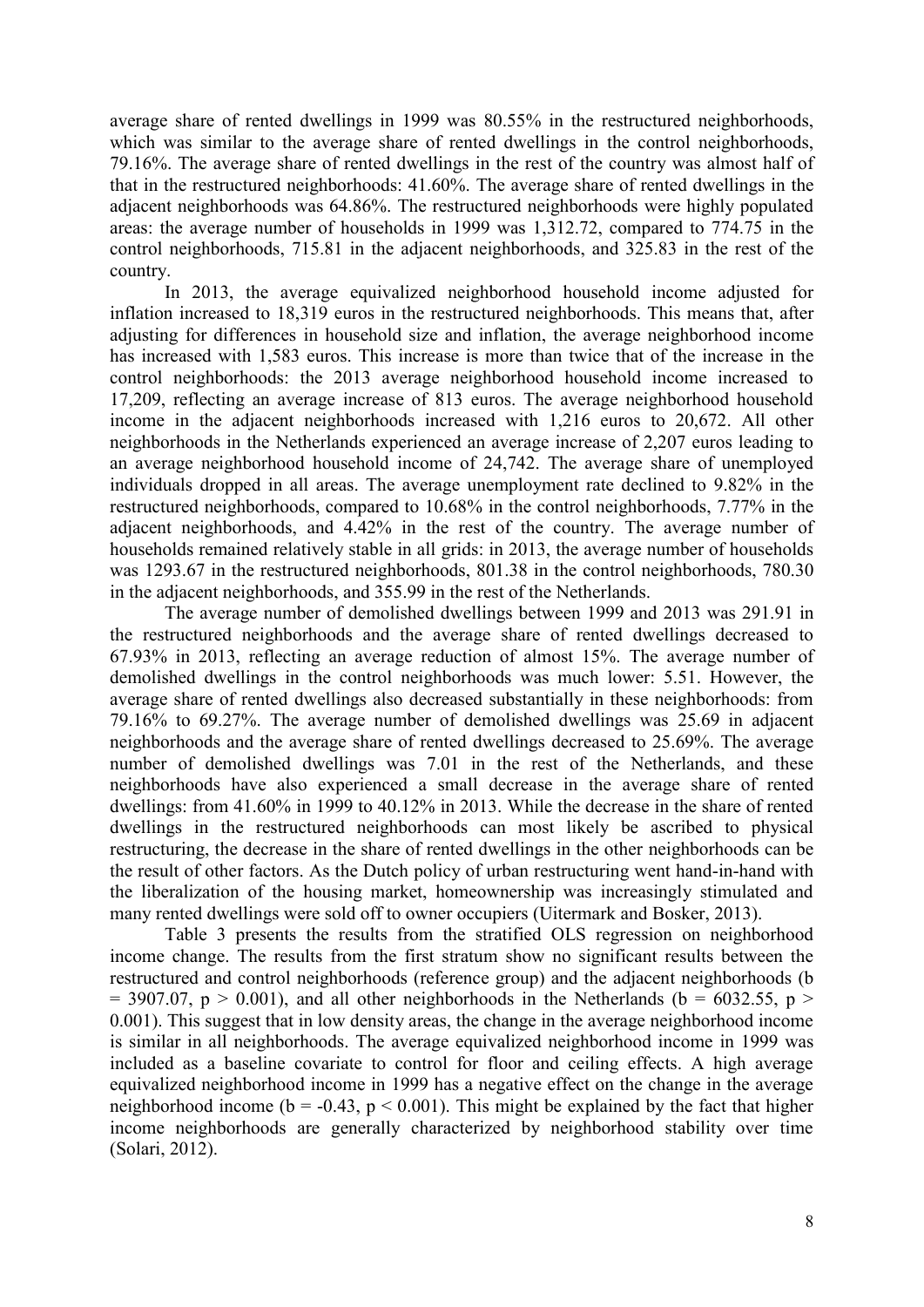|                                                                      | Stratum 1                |         | Stratum 2               |         | Stratum 3                   |         | Stratum 4                   |         | Stratum 5                    |         |
|----------------------------------------------------------------------|--------------------------|---------|-------------------------|---------|-----------------------------|---------|-----------------------------|---------|------------------------------|---------|
|                                                                      | $b$ (se)                 | R       | $b$ (se)                | ß       | $b$ (se)                    | R       | $b$ (se)                    | R       | $b$ (se)                     | $\beta$ |
| Control<br>neighborhoods                                             |                          |         |                         |         | $-2590.85$<br>$(1053.63)*$  | $-0.10$ | $-1214.85$<br>$(383.89)$ ** | $-0.09$ | $-1638.85$<br>$(240.75)$ *** | $-0.15$ |
| Adjacent<br>neighborhoods                                            | 3907.07 (3193.45)        | 0.10    | $-1759.35$<br>(2556.43) | $-0.10$ | $-2411.53$<br>$(793.64)$ ** | $-0.28$ | $-1119.59$<br>$(355.03)$ ** | $-0.20$ | $-1229.42$<br>$(174.19)$ *** | $-0.22$ |
| All other<br>neighborhoods<br>$(ref = restructure$<br>neighborhoods) | 6032.55 (3093.50)        | 0.17    | $-1375.38$<br>(2486.43) | $-0.08$ | $-2258.26$<br>$(756.14)$ ** | $-0.29$ | $-1111.11$<br>$(326.96)$ ** | $-0.22$ | $-1185.24$<br>$(213.54)$ *** | $-0.22$ |
| Neighborhood<br>disposable income<br>1999                            | $-0.43(0.10)$ ***        | $-0.43$ | $-0.03(0.04)$           | $-0.04$ | 0.04(0.03)                  | 0.07    | $0.11(0.03)$ **             | 0.18    | $0.29(0.04)$ ***             | 0.41    |
| Amsterdam                                                            | $-711.84(1139.48)$       | $-0.02$ | $-203.65(701.98)$       | $-0.01$ | -299.94 (777.82)            | $-0.02$ | $-28.75(576.60)$            | $-0.00$ | 672.93<br>$(225.21)$ **      | 0.10    |
| Rotterdam                                                            | 2759.61<br>$(12.98.73)*$ | 0.07    | 1214.44 (744.35)        | 0.05    | 817.20 (453.62)             | 0.06    | 489.20 (282.88)             | 0.06    | 142.18 (181.08)              | 0.02    |
| The Hague                                                            | 3015.68 (1757.95)        | 0.06    | 4285.43<br>$(2005.00)*$ | 0.15    | 1408.00<br>(1033.45)        | 0.08    | 667.38 (631.79)             | 0.05    | $-303.35(257.67)$            | $-0.04$ |
| Utrecht                                                              | 1305.19 (1176.87)        | 0.03    | 827.68 (1659.34)        | 0.02    | $-155.89(525.51)$           | $-0.01$ | $-1330.55$<br>(818.45)      | $-0.09$ | 110.13 (310.89)              | 0.01    |
| Constant                                                             | $-2221.75(3071.77)$      |         | 4075.42<br>(2488.94)    |         | 3719.06<br>$(744.61)$ ***   |         | 2005.91<br>$(324.90)$ ***   |         | 2502.83<br>$(232.46)$ ***    |         |
| Adjusted R2                                                          | 0.18                     |         | 0.02                    |         | 0.02                        |         | 0.05                        |         | 0.17                         |         |
| $\mathbf N$                                                          | 1083                     |         | 1065                    |         | 1073                        |         | 1072                        |         | 1071                         |         |

**Table 3.** Results from the stratified OLS regression with robust standard errors

Note: Standard errors in parentheses.

 $* p < .05$ .  $* p < .01$ .  $* * p < .001$ .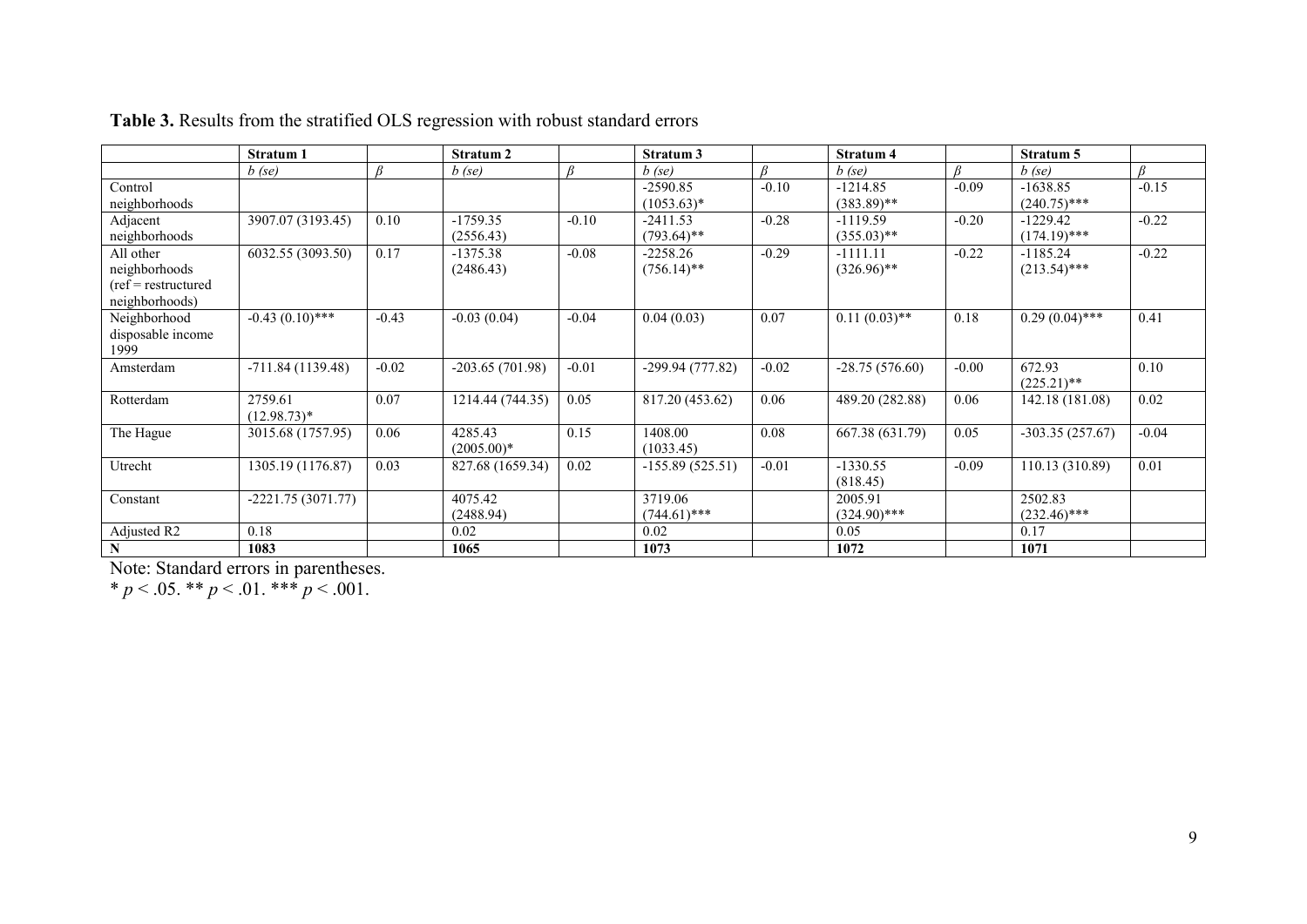The average neighborhood income in 1999 is the strongest predictor of neighborhood change  $(\beta = -0.43)$ , which illustrates a strong degree of path dependency (Zwiers et al., 2016a). To test if the changes in the average neighborhood income are not just driven by housing market dynamics in the four largest cities, dummy variables have been included. Compared to the rest the Netherlands, we find no significant differences in the neighborhood income in low-density neighborhoods in Amsterdam (b = -711.84, p > 0.001), The Hague (b = 3015.68, p > 0.001), and Utrecht ( $b = 1305.19$ ,  $p > 0.001$ ). Low-density neighborhoods in Rotterdam seem to have experienced a significantly higher increase in the neighborhood income than the rest of the Netherlands (2759.61,  $p < 0.05$ ).

The results for the second stratum show no significant differences between restructured and control neighborhoods and adjacent neighborhoods ( $b = -1759.35$  p  $> 0.001$ ) and all other neighborhoods ( $b = -1375.38$ ,  $p > 0.001$ ). For these neighborhoods, the average neighborhood income in 1999 is not an important predictor (b = -0.03, p > 0.001,  $\beta$  = -0.04). There are no significant differences between Amsterdam ( $b = -203.65$ ,  $p > 0.001$ ), Rotterdam  $(b = 1214.44, p > 0.001)$ , Utrecht  $(b = 827.68, p > 0.001)$  and the rest of the country. Neighborhoods in the Hague show as significantly higher increase in the average neighborhood income (b =  $4285.43$ , p < 0.05).

We find significant differences in the change in the neighborhood income between the neighborhood groups in the third, fourth and fifth stratum. In all three strata, the restructured neighborhoods show a significantly higher change in the average neighborhood income between 1999 and 2013. In the fifth stratum, the control neighborhoods show a significantly lower change in the average neighborhood income compared to the restructured neighborhoods (b = -1638.85,  $p < 0.001$ ). Both the adjacent neighborhoods and all other neighborhoods also show a significantly lower change in the average neighborhood income compared to the restructured grids,  $(b = -1229.42, p < 0.001)$  and  $(b = -1185.24, p < 0.001)$ , respectively. This finding implies that in higher density areas, the restructured grids have seen the most change in the average neighborhood income.

In high density neighborhoods, the average neighborhood income in 1999 has a positive effect on neighborhood income change ( $b = 0.11$ ,  $p < 0.01$ ) and ( $b = 0.29$ ,  $p < 0.001$ ) in the fourth and fifth stratum, respectively. The average neighborhood income in 1999 is the strongest predictor of neighborhood change in the fifth stratum ( $\beta$  = 0.41). While the average neighborhood income in 1999 has a negative effect on neighborhood change in the first stratum, it has a positive effect in the fourth and fifth stratum. A higher neighborhood income in 1999 is associated with less neighborhood change in low-density areas, while it seems to lead to more neighborhood change in high-density areas. A possible explanation is that higher income neighborhoods show more stability in low-density areas. In high-density areas, higher income neighborhoods might experience processes of gentrification over time, making them more attractive, leading to increases in the average neighborhood income. Similarly, we find that Amsterdam experiences significantly more change compared to all other neighborhoods in the fifth stratum ( $b = 672.93$ ,  $p < 0.01$ ). As many inner-city neighborhoods in Amsterdam have become increasingly popular over time, Amsterdam has experienced processes of gentrification resulting in strong rises in house prices and neighborhood income (Hochstenbach and Van Gent, 2015).

Most of the change in the average neighborhood income seems to occur at the top and bottom ends of the density distribution. Although we do not find significant differences between our neighborhood groups in the first stratum, we see that 18% of the variation in the change in the average neighborhood income is explained by this model. Low-density neighborhoods have seen the highest increase in the neighborhood income; on average 3503 euros (see table 1). The model for the fifth stratum explains 17% of the variation in the change in the average neighborhood income. High-density neighborhoods have seen an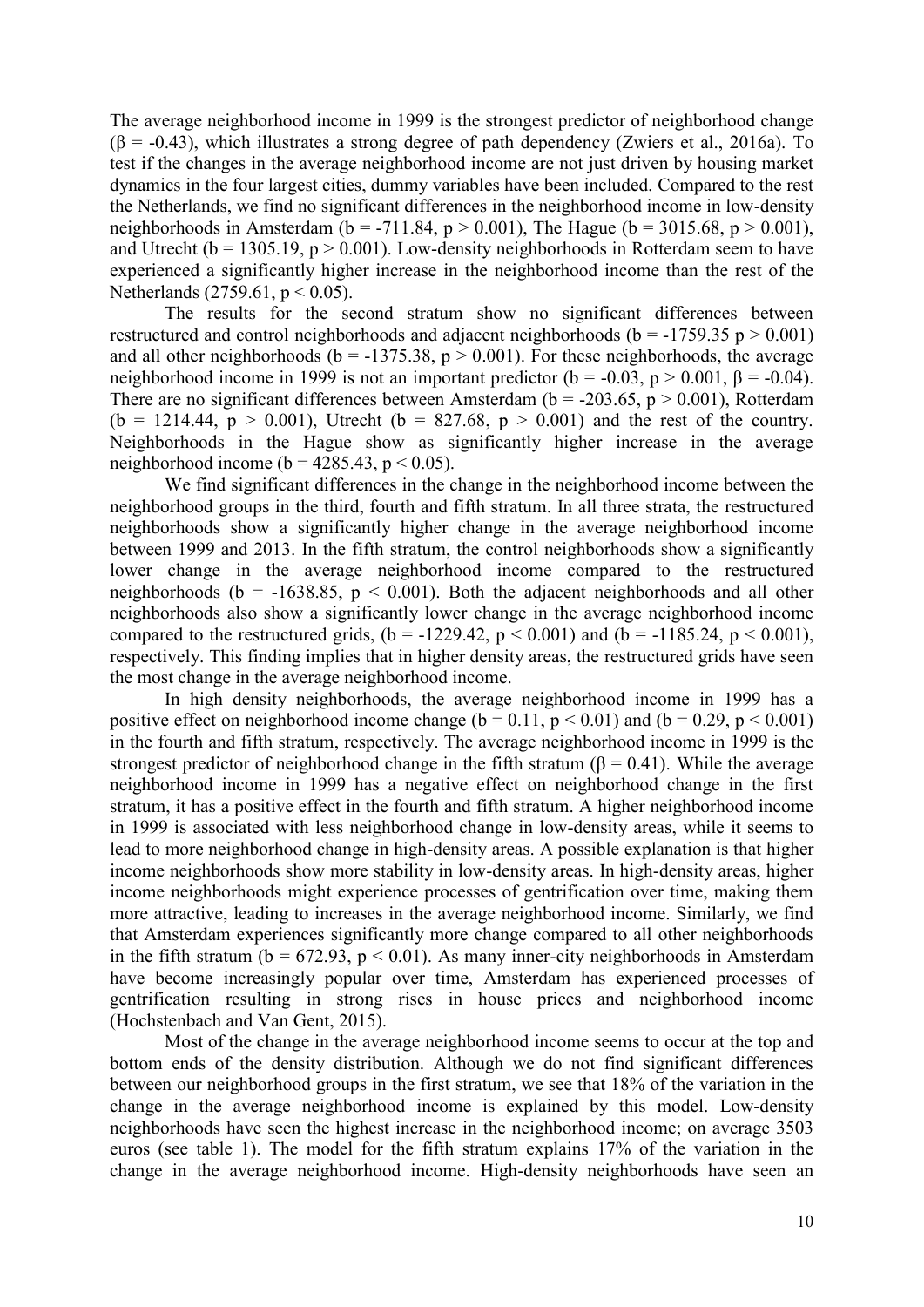average increase of 917 euros in the neighborhood income (see table 1). Of these neighborhoods, the restructured neighborhoods have experienced the strongest increases in neighborhood income.

To understand the drivers of these socioeconomic changes in the four neighborhood groups, we analyzed the net migration rates of different income groups. Figure 1 illustrates the net migration rates of low-income households.



Figure 1. Net migration rates of low-income households

Figure 1 shows that the mobility of low-income households in and out of restructured neighborhoods is more dynamic than in the adjacent neighborhoods, control neighborhoods and all other neighborhoods. This finding is in line with previous research that has shown that low-income households tend to be more mobile than other income households (Clark and Morrison, 2012) and that low-income neighborhoods generally have high turnover rates (Kearns and Parkes, 2003; Clark and Morrison 2012). We see that restructured neighborhoods have experienced a large outflow of low-income households over the course of urban restructuring programs. The outflow of low-income households has somewhat diminished in recent years as large-scale demolition and new construction has come to an end - though there are still more low-income households moving out than in. The mobility rates of low-income households in the three other neighborhood groups are similar and appear to be relatively stable.

Figure 2 and 3 show the net migration rates for middle and high income groups. The figures show that the restructured neighborhoods have experienced an increasing in-flow of middle and high income groups over time. The net migration rates for middle-income groups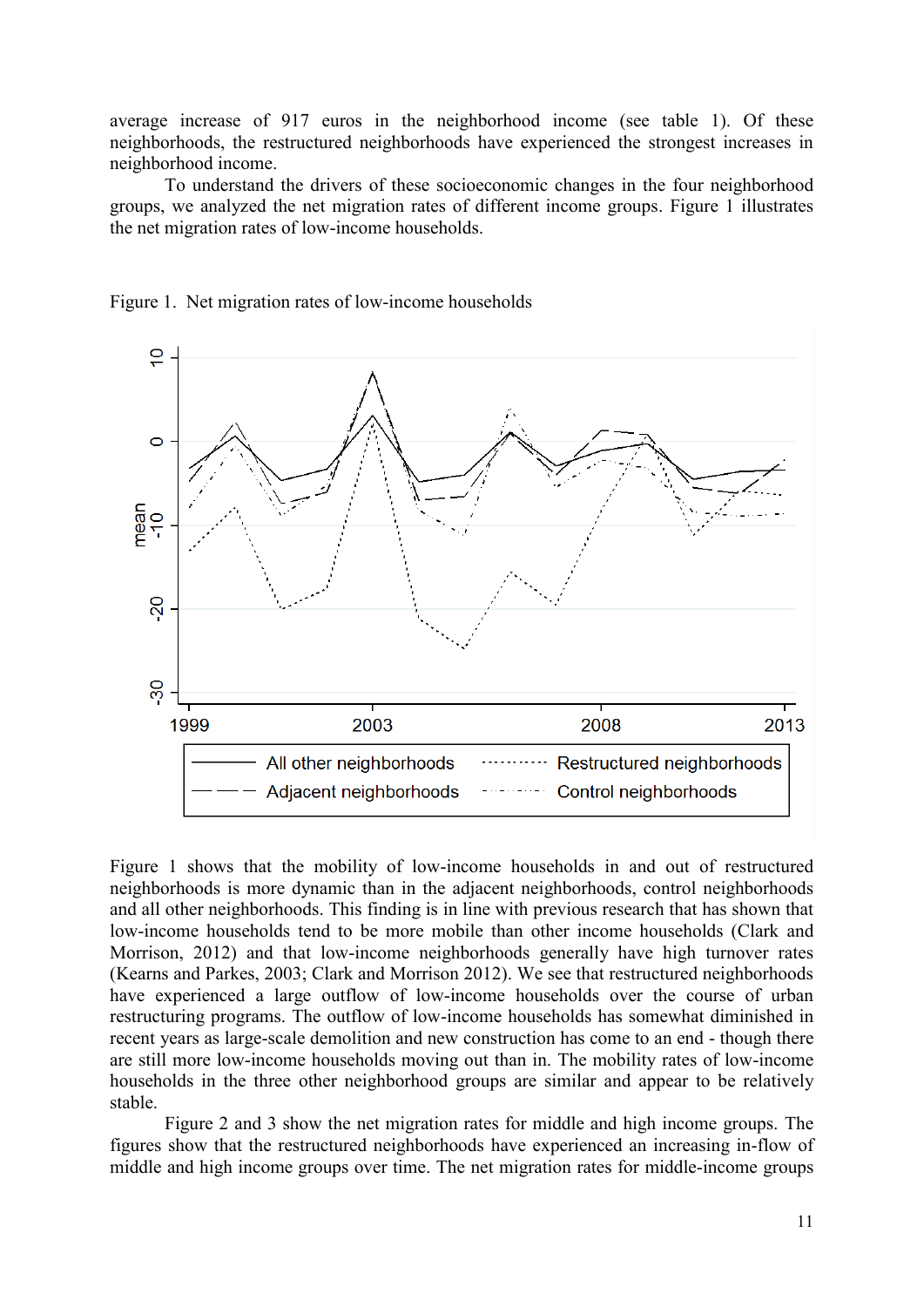show a slight decline in the control neighborhoods. In general, the net migration rates for middle and higher income groups has remained relatively stable in the control neighborhoods, the adjacent neighborhoods, and all other neighborhoods in the Netherlands. The increasing in-flow of middle and higher income households in the restructured neighborhoods suggests that the large-scale demolition and new construction in these neighborhoods have indeed stimulated the selective in-flow of middle and higher income groups.



**Figure 2.** Net migration rates of middle-income households

**Figure 3.** Net migration rates of high-income households

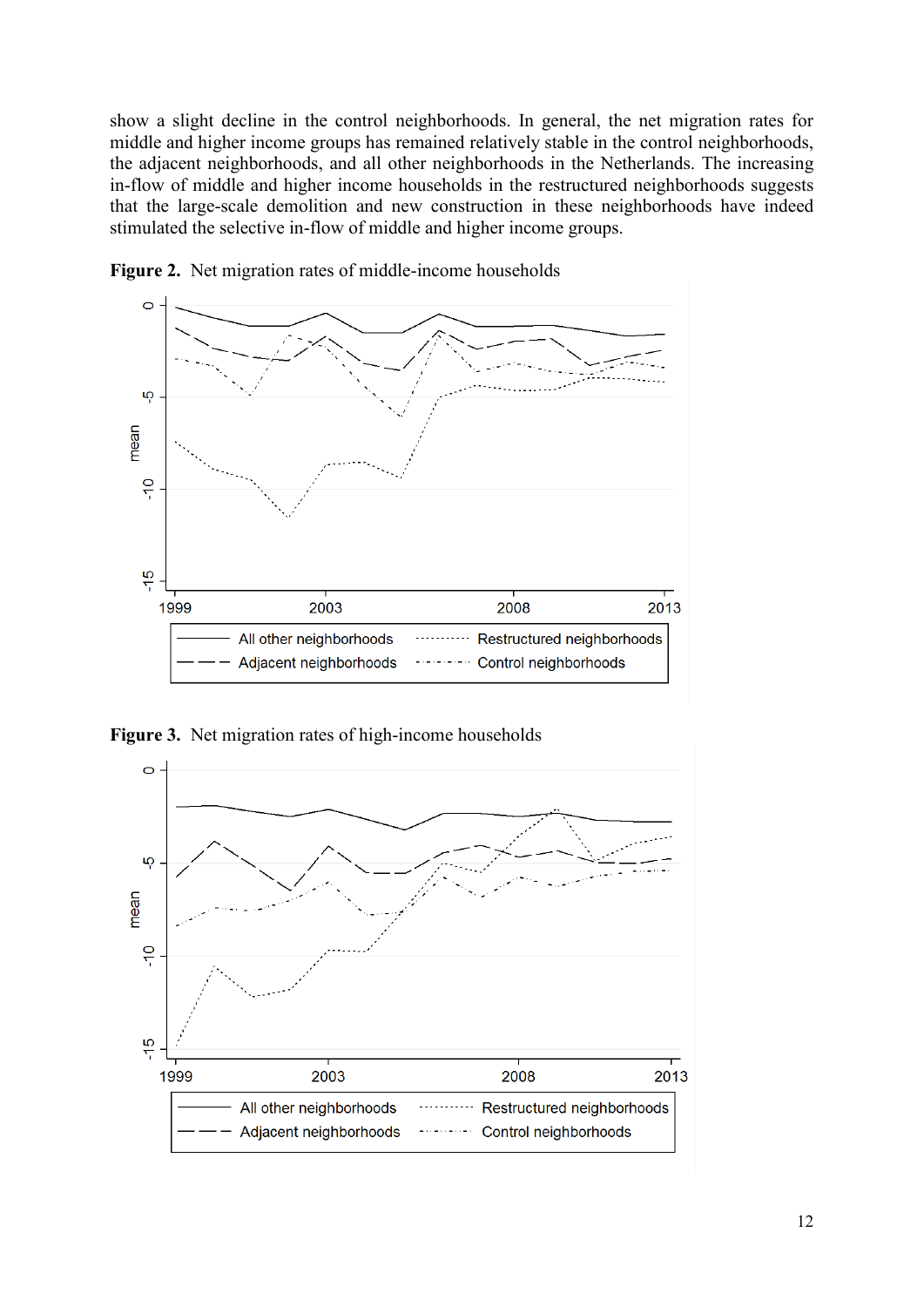#### **Discussion and conclusion**

This paper has analyzed the effects of large-scale demolition and new construction on neighborhood income change over time and has studied the role of selective migration. Our findings provide several contributions to the literature. First of all, we find that restructured neighborhoods have experienced the largest increase in the average neighborhood income. Focusing on a low spatial scale, we find that large-scale demolition and new construction has strong positive effects on the neighborhood income developments of deprived neighborhoods. Second of all, we find that selective migration is an important driver of neighborhood change. The in-migration of middle and higher income groups seems to be the driving force behind the upgrading of restructured neighborhoods. It is often argued that the demolition of low-cost rental housing and the construction of owner-occupied and private-rented dwellings leads to the displacement of low-income households (e.g Boterman and Van Gent, 2013) leading to new processes of neighborhood decline elsewhere (e.g. Posthumus et al., 2013). We indeed see negative migration rates of low-income households during restructuring, however, we do not see an increase in the migration rates of low-income households to other neighborhoods. In other words, large-scale demolition does not seem to lead to new concentrations of lowincome households in other deprived neighborhoods (see also Kleinhans and Varady, 2011). As such, large-scale demolition seems to be effective in breaking up concentrations of poverty by creating a larger geographical spread of low-income households (Bolt and Van Kempen, 2010). Third of all, we did not find any spillover effects of restructuring to nearby neighborhoods. Although it is often assumed that improvements to the housing stock lead to a better reputation of the entire area (VROM, 1997), and that increased house prices have spatial spillover effects on nearby dwellings and neighborhoods (Ellen and Voicu, 2006; Deng, 2011), we find no evidence of such direct spillover effects in terms of the average neighborhood income. The restructured neighborhoods have experienced a significantly higher increase in the average neighborhood income than the adjacent neighborhoods and we do not find an increase in the share of higher income groups in the adjacent neighborhoods. However, this is not to say that the adjacent neighborhoods have not profited from the developments in the restructured neighborhoods in more indirect ways. The change in the average neighborhood income in the adjacent neighborhoods might have been much lower if the change in neighborhood income was lower in the restructured neighborhoods. In other words, the adjacent neighborhoods might have experienced much less positive change if the restructured neighborhoods did not experience restructuring at all.

All in all, our findings show that large-scale demolition and new construction has a positive effect on neighborhood change on a low spatial scale. As neighborhoods are generally relatively stable over time, large-scale demolition seems an effective way to fundamentally change the built environment and population composition in a neighborhood within a relatively short period of time. The change in the average neighborhood income in restructured neighborhoods is significantly higher than in any of the other neighborhoods, which shows that physical restructuring functions as a shock that induces neighborhood change through selective migration (Meen et al., 2013). We find that most neighborhood change occurs at the top and bottom ends of the density distribution: low-density areas can quickly experience change because small changes in the population composition can have strong effects on neighborhood status. In high-density areas, large changes in the population composition are necessary to have an effect on neighborhood status and physical restructuring has played an important role in generating these changes. We find a strong degree of pathdependency in neighborhood change: in low-density areas, a high neighborhood income in 1999 is associated with less change over time. We argue that high income neighborhoods in low-density areas are generally characterized by more stability. High homeownership rates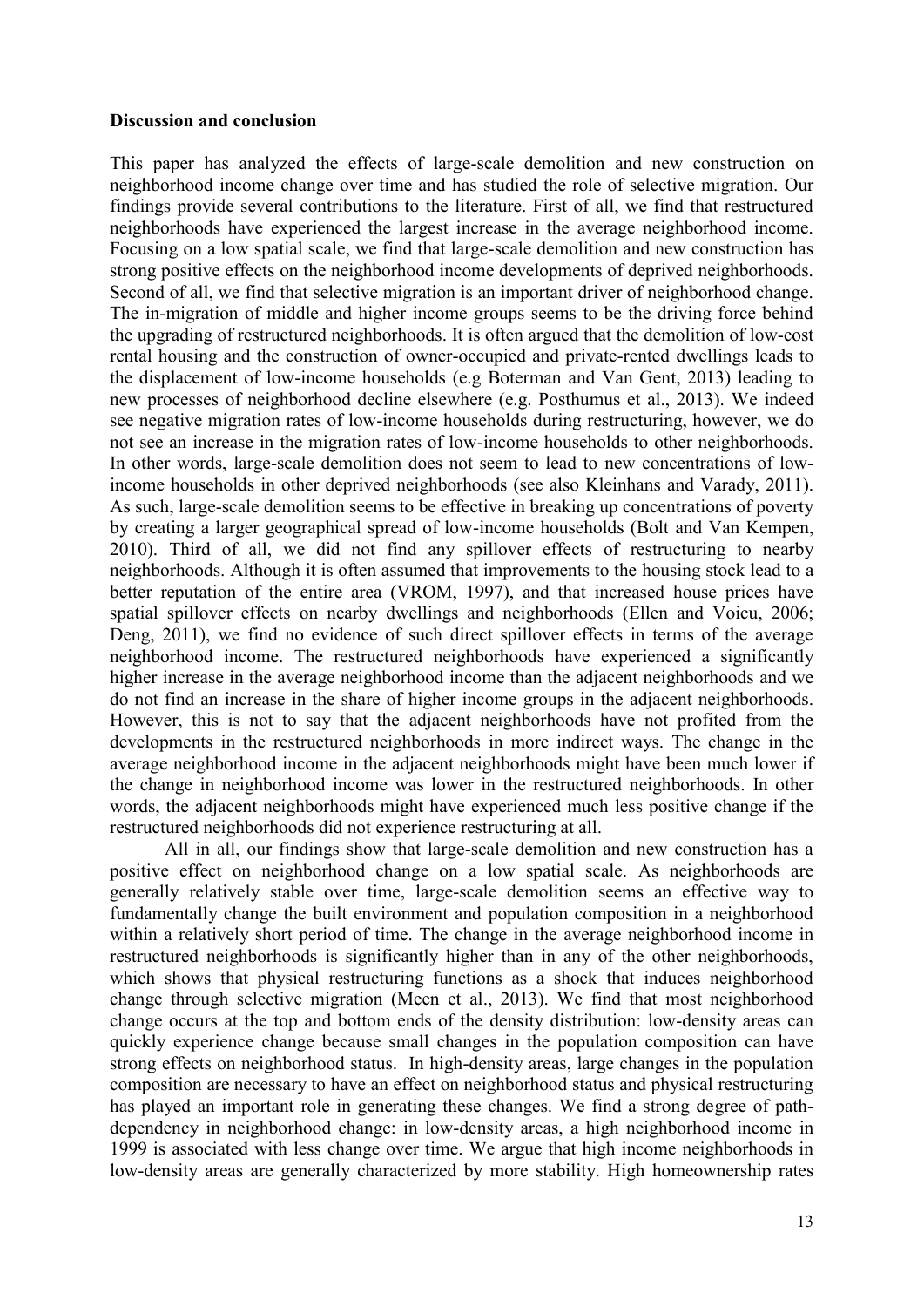together with a high satisfaction with the neighborhood might lead to lower residential mobility in these areas, thereby leading to less change and more stability over time. Contrarily, in high-density areas, a high neighborhood income in 1999 is associated with more change over time. As high income neighborhoods in high-density inner-city areas are becoming increasingly popular, these neighborhoods may experience processes of gentrification over time (Hochstenbach and Van Gent, 2015). This does not necessarily imply that there is a change in the population composition only as a result of selective migration of high-income households. It is also possible that the population in-situ experiences socioeconomic upgrading (cf. Teernstra, 2014). High-density inner-city areas are often characterized by a large young, highly educated population that will experience substantial income gains over time, which will contribute to increases in the average neighborhood income, even when residential mobility is low (Hochstenbach and Van Gent, 2015).

The findings from the present study shed new light on the effectiveness of urban policies. Many studies have been unable to isolate an effect of urban policies on neighborhood change, which can be explained by the relatively short-time span, the focus on large administrative units, the difficulty in measuring 'urban policies', and finding a suitable control group. The present study has therefore focused on physical restructuring on the level of 500 by 500 meter grids over a 14 year time period. The use of a measure of demolition and new construction as the main indicator of physical restructuring allowed us to identify a reliable control group. This approach allowed us to identify the positive effect of urban restructuring on neighborhood income developments through the in-migration of higher income households. However, the effects of demolition and construction are localized to the restructuring neighborhoods and do not extend to other nearby neighborhoods. Although the average neighborhood household income is still below the average income in the rest of the Dutch grids, these restructured grids are catching up, despite a lower starting position. Future research should analyze to what extent restructured neighborhoods will be able to maintain their improvements and continue along this trend. The present study has focused on the effects of urban restructuring on the neighborhood level, whether urban restructuring has positive effects on individual outcomes is still subjected to debate.

#### **Acknowledgements**

The research leading to these results has received funding from the European Research Council under the European Union's Seventh Framework Program (FP/2007-2013) / ERC Grant Agreement n. 615159 (ERC Consolidator Grant DEPRIVEDHOODS, Socio-spatial inequality, deprived neighbourhoods, and neighbourhood effects).

#### **REFERENCES**

- Andersson R and Bråmå Å (2004) Selective migration in Swedish distressed neighbourhoods: can area‐based urban policies counteract segregation processes? *Housing Studies*  19(4): 517-539.
- Andersson R (2006) 'Breaking segregation'—Rhetorical construct or effective policy? The case of the Metropolitan Development Initiative in Sweden. *Urban Studies* 43(4): 787- 799.
- Andersson R, Bråmå Å and Holmqvist E (2010) Counteracting segregation: Swedish policies and experiences. *Housing studies* 25(2): 237-256.
- Atkinson, R. (2002). *Does gentrification help or harm neighbourhoods? An assessment of the evidence base in the context of the new urban agenda.* Centre for Neighbourhood, Research Paper 5, University of Glasgow.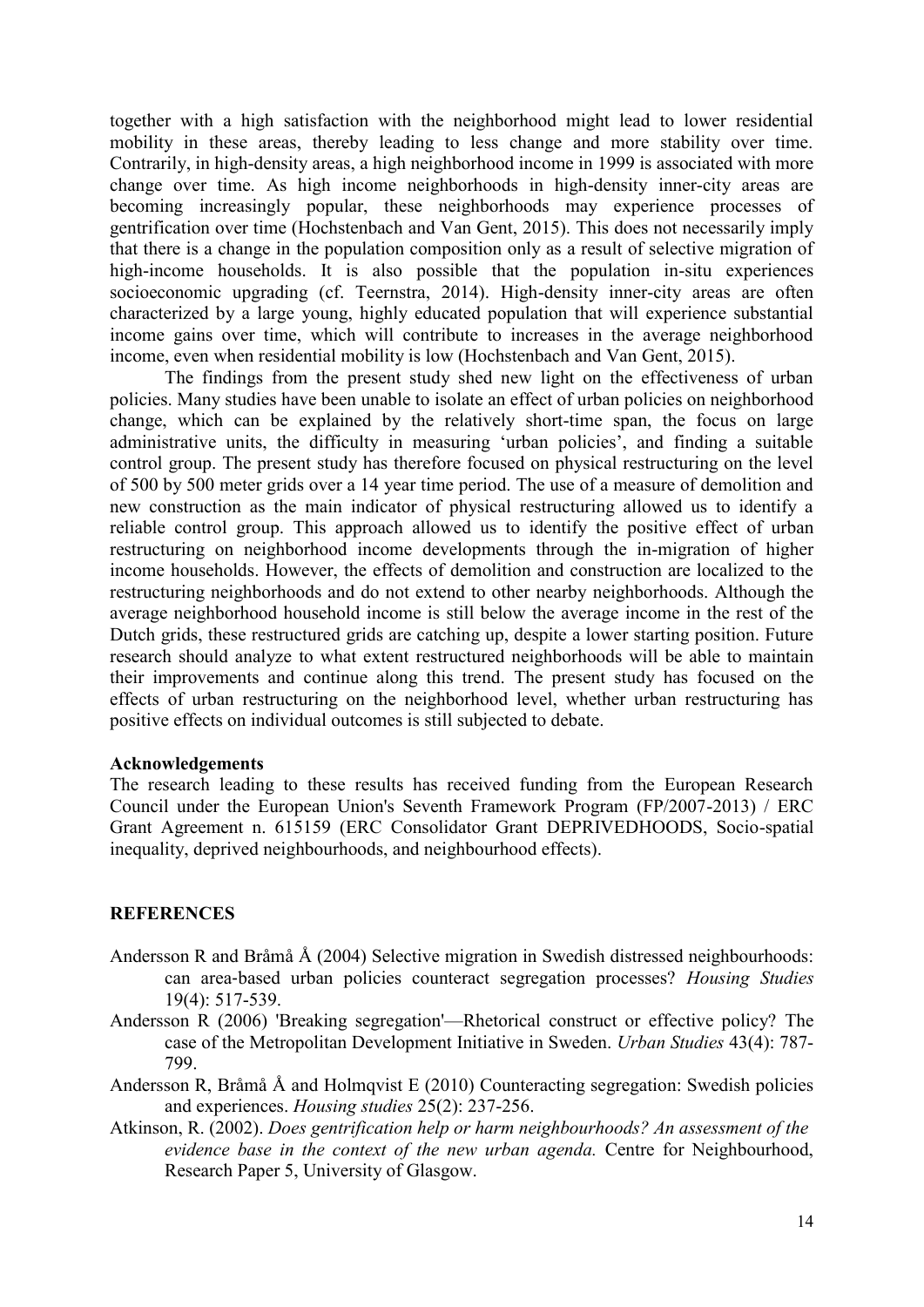- Austin PC (2009) Balance diagnostics for comparing the distribution of baseline covariates between treatments groups in propensity-score matched samples. *Statistics in Medicine* 28(25): 3083-3107.
- Austin PC (2011) An introduction to propensity score methods for reducing the effects of confounding in observational studies. *Multivariate Behavioral Research* 46(3): 399- 424.
- Bailey N and Livingston M (2008) Selective migration and neighbourhood deprivation: Evidence from 2001 Census migration data for England and Scotland. *Urban Studies* 45(4): 943-961.
- Bolt G, Van Kempen R and Van Ham M (2008) Minority ethnic groups in the Dutch housing market: Spatial segregation, relocation dynamics and housing policy. *Urban Studies*  45(7): 1359-1384.
- Bolt G and Van Kempen R (2010) Dispersal patterns of households who are forced to move: Desegregation by demolition: A case study of Dutch cities. *Housing Studies* 25(2): 159-180.
- Boterman WR and Gent WPC (2013) Housing liberalisation and gentrification: The social effects of tenure conversions in Amsterdam. *Tijdschrift voor Economische en Sociale Geografie* 105(2): 140-160.
- Clark WA and Morrison PS (2012) Socio-spatial mobility and residential sorting: evidence from a large-scale survey. *Urban Studies* 49(15): 3253-3270.
- Deng L (2011) The external neighborhood effects of low-income housing tax credit projects built by three sectors. *Journal of Urban Affairs* 33(2): 143-165.
- Dol K and Kleinhans R (2012) Going too far in the battle against concentration? On the balance between supply and demand of social housing in Dutch cities. *Urban Research and Practice* 5(2): 273–283.
- Ellen IG and Voicu I (2006) Nonprofit housing and neighborhood spillovers. *Journal of Policy Analysis and Management* 25(1): 31-52.
- Hochstenbach C and Van Gent WPC (2015) An anatomy of gentrification processes: variegating causes of neighbourhood change. *Environment and Planning A* 47: 1480– 1501.
- Jivraj S (2008) Migration selectivity and area-based restructuring in England. *CCSR Working Paper 2008-22.* Manchester: University of Manchester.
- Kearns A and Parkes A (2003) Living in and leaving poor neighbourhood conditions in England. *Housing Studies* 18(6): 827-851.
- Kleinhans R (2004) Social implications of housing diversification in urban renewal: A review of recent literature. *Journal of Housing and the Built Environment* 19(4): 367-390.
- Kleinhans R and Varady D (2011) Moving out and going down? A review of recent evidence on negative spillover effects of housing restructuring programs in the United States and the Netherlands. *International Journal of Housing Policy* 11(2): 155-174.
- Kleinhans R and Van Ham M (2013) Lessons learned from the largest tenure-mix operation in the world: Right to Buy in the United Kingdom. *Cityscape* 15(2): 101-117.
- Lawless P (2011) Understanding the scale and nature of outcome change in area-restructuring programmes: evidence from the New Deal for Communities programme in England. *Environment and Planning C* 29: 520-532.
- Meen G, Gibb K, Goody J, McGrath T and Mackinnon J (2005) *Economic segregation in England: Causes, consequences and policy.* Policy Press: Bristol.
- Meen G, Nygaard C and Meen J (2013) The causes of long-term neighbourhood change. In: Van Ham M, Manley D, Bailey N, Simpson L and Maclennan D (eds) *Understanding Neighbourhood Dynamics: New Insights for Neighbourhood Effects Research.*  Dordrecht: Springer, pp. 43–62.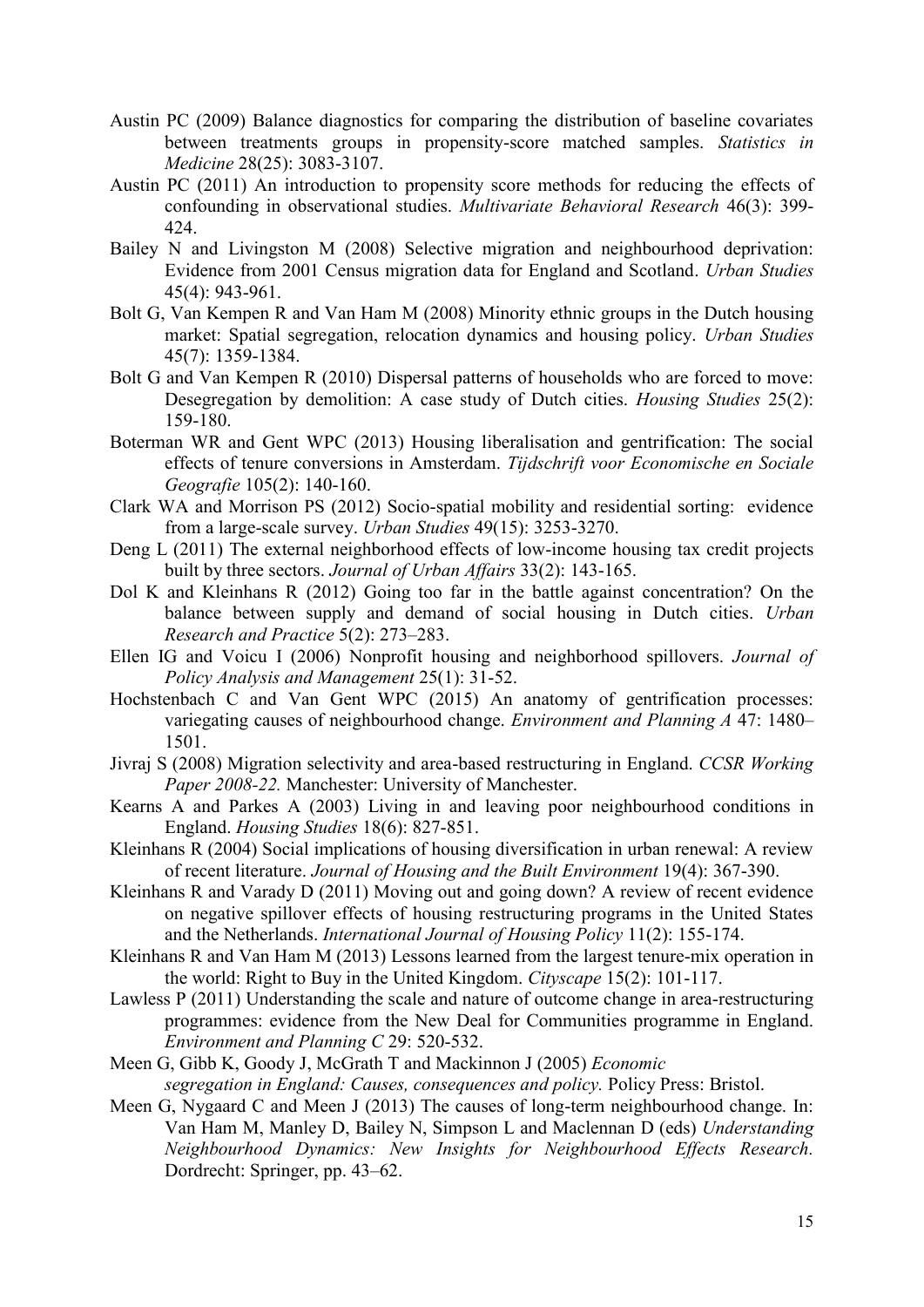- Musterd S and Ostendorf W (2005) On physical determinism and displacement effects. In Van Kempen R, Dekker K, Hall S and Tosics I (eds). *Restructuring Large Housing Estates in Europe.* Bristol: Policy Press, pp. 149-168.
- Nygaard C and Meen G (2013) The distribution of London residential property prices and the role of spatial lock-in. *Urban Studies* 50(3): 2535-2552.
- OECD (2013) *Adjusting household incomes; equivalence scales.* OECD Project on Income Distribution and Poverty. Available at: [http://www.oecd.org/eco/growth/OECD-Note-](http://www.oecd.org/eco/growth/OECD-Note-EquivalenceScales.pdf)[EquivalenceScales.pdf](http://www.oecd.org/eco/growth/OECD-Note-EquivalenceScales.pdf) (accessed 1 March 2017).
- Permentier M, Kullberg J and Van Noije L (2013) *Werk aan de wijk. Een quasi-experimentele evaluatie van het krachtwijkenbeleid [Working on the neighbourhood. A quasiexperimental evaluation of the urban renewal policy].* The Hague: The Netherlands Institute for Social Research.
- Posthumus H, Bolt G and Van Kempen R (2013) Urban restructuring, displaced households and neighbourhood change: Results from three Dutch cities. In Van Ham M, Manley D, Bailey N, Simpson L and Maclennan D (eds) *Understanding Neighbourhood Dynamics: New Insights for Neighbourhood Effects Research.* Dordrecht: Springer, pp. 87-109.
- Rosenbaum PR and Rubin DB (1983) The central role of the propensity score in observational studies for causal effects. *Biometrika* 70(1): 41–55.
- Rosenbaum PR and Rubin DB (1985) Constructing a control group using multivariate matched sampling methods that incorporate the propensity score. *The American Statistician* 39(1): 33–38.
- Solari CD (2012) Affluent neighborhood persistence and change in US cities. *City and Community* 11(4): 370-388.
- Statistics Netherlands (2014) *Woningvoorraad naar eigendom, regio, 2006-2012. [Tenure characteristics housing stock, region, 2006-2012].* Available at: [http://statline.cbs.nl/StatWeb/publication/?VW=TandDM=SLNLandPA=71446ned](http://statline.cbs.nl/StatWeb/publication/?VW=T&DM=SLNL&PA=71446ned) (accessed on 1 March 2017)
- Tunstall R (2016) Are neighbourhoods dynamic or are they slothful? The limited prevalence and extent of change in neighbourhood socio-economic status, and its implications for restructuring policy. *Urban Geography* 37(5): 769-784.
- Teernstra A (2014) Neighbourhood change, mobility and incumbent processes: Exploring income developments of in-migrants, out-migrants and non-migrants of neighbourhoods. *Urban Studies* 51(5): 978-999.
- Uitermark J and Bosker T (2013) Wither the 'Undivided City'? An assessment of state‐ sponsored gentrification in Amsterdam. *Tijdschrift voor Economische en Sociale Geografie* 105(2): 221-230.
- VROM (1997) *Nota Stedelijke Vernieuwing [Policy Memorandum Urban Renewal].* The Hague: Ministry of Housing, Planning and Environment.
- Weber R, Doussard M, Bhatta SD and Mcgrath D (2006) Tearing the city down: Understanding demolition activity in gentrifying neighborhoods*. Journal of Urban Affairs* 28(1): 19-41.
- Wilson I (2013) Outcomes for 'stayers' in urban restructuring areas: The New Deal for Communities programme in England. *Urban Research and Practice* 6(2): 174-193.
- Wittebrood K and Van Dijk T (2007) *Aandacht voor de wijk. Effecten van herstructurering op de leefbaarheid en veiligheid [Focus on the neighbourhood. Effects of restructuring on liveability and safety].* The Hague: The Netherlands Institute for Social Research.
- Zwiers MD, Kleinhans R and Van Ham M (2016a) The path-dependency of low-income neighbourhood trajectories: An approach for analysing neighbourhood change. *Applied Spatial Analysis and Policy,* online first, DOI: 10.1007/s12061-016-9189-z